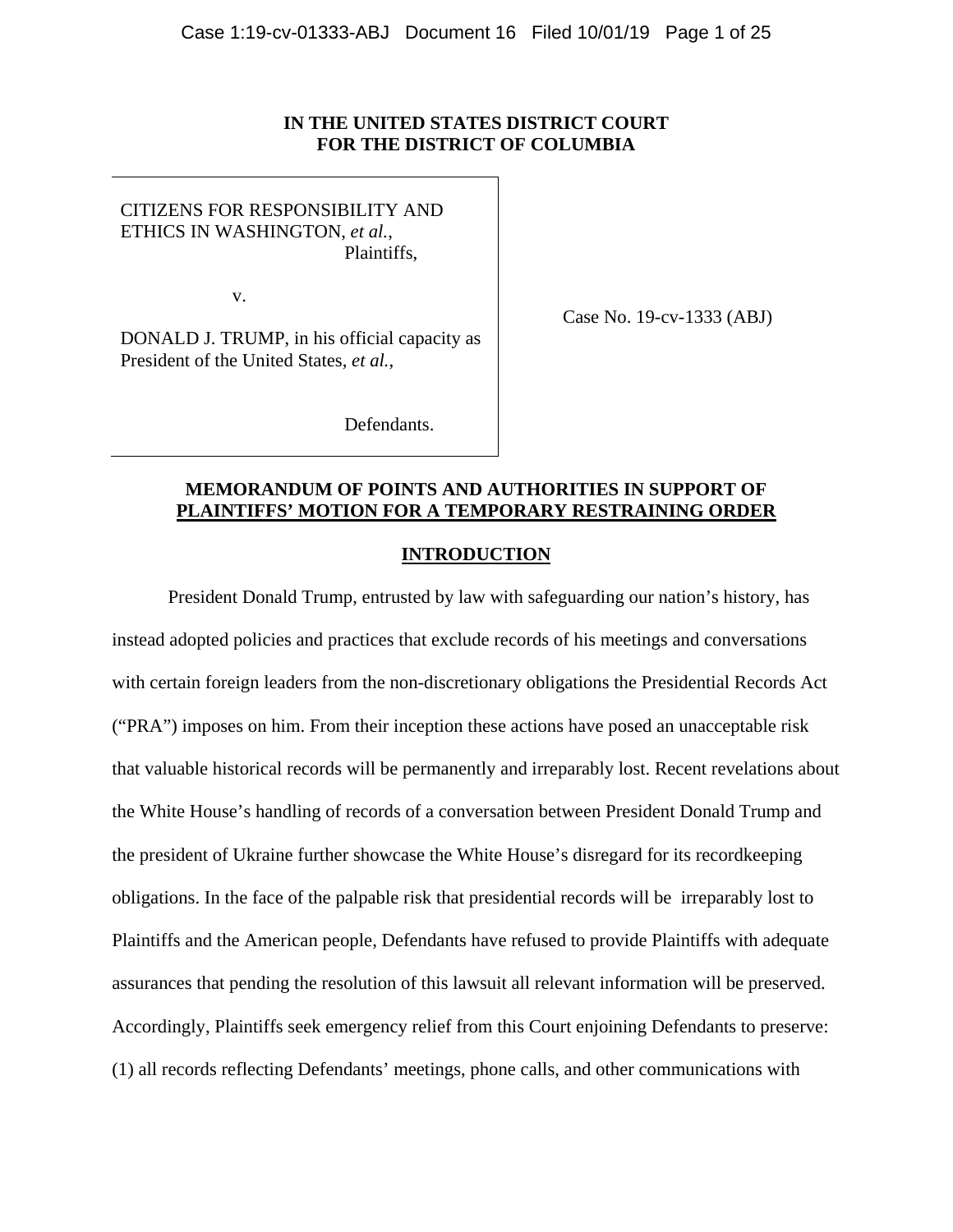#### Case 1:19-cv-01333-ABJ Document 16 Filed 10/01/19 Page 2 of 25

foreign leaders; (2) all records reflecting policies and practices regarding recordkeeping of Defendants' meetings, phone calls, and other communications with foreign leaders; (3) all records reflecting White House or agency investigations of Defendants' recordkeeping policies and practices regarding meetings, phone calls, and other communications with foreign leaders; (4) all records reflecting Defendants' communication of recordkeeping polices or practices to other components of the executive branch; (5) all records reflecting instructions, guidance, or legal advice about recordkeeping requirements; and (6) all records of efforts by White House or other executive branch officials to return, "claw back," "lock down," or recall White House records reflecting Defendants' meetings, phone calls, and other communications with foreign leaders that were distributed to or otherwise shared with agency officials.

#### **FACTUAL BACKGROUND**

#### *Plaintiffs' Complaint*

As set forth in Plaintiffs' Opposition to Defendants' Motion to Dismiss (ECF No. 14), the President's refusal to create records of his highest-level meetings with certain foreign leaders and representatives and his interference with the ability of agencies to create and maintain such records already have had severe impacts on the historical record of this presidency. For example, as alleged in the Complaint, the absence of any written record of President Trump's five publicly reported meetings with Russian President Vladimir Putin has effectively shielded those conversations from the public and prevented even top U.S. officials from knowing fully what President Trump said to and/or promised President Putin, who heads a country that is one of the United States' main strategic adversaries. See Compl. ¶ 53.<sup>1</sup> Further, in President Trump's first

<sup>&</sup>lt;sup>1</sup> In June 2019, after the Complaint was filed, President Trump met President Putin for a sixth time at the G20 summit in Osaka, Japan. Rosie Perper, 'Don't meddle in the election': Trump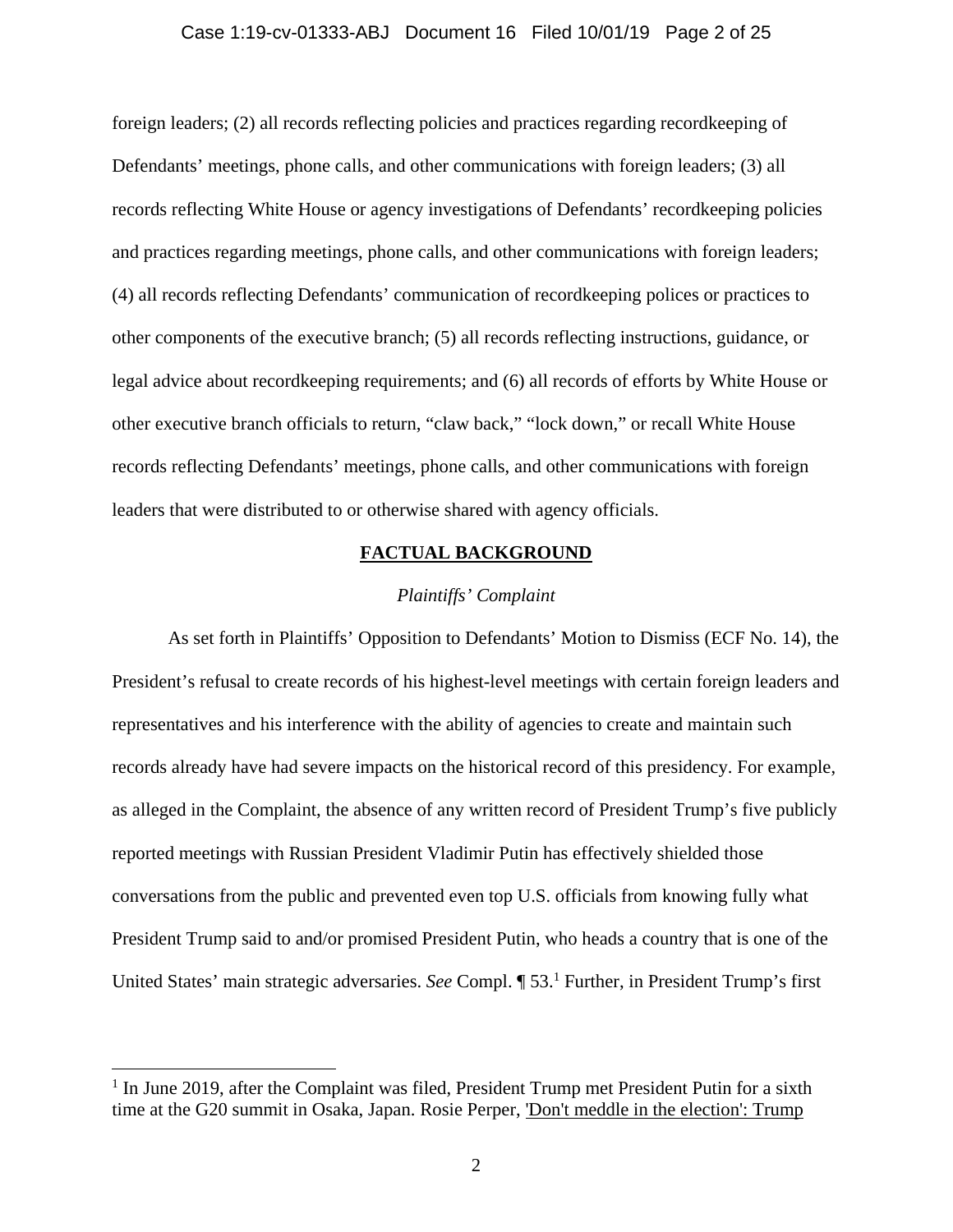#### Case 1:19-cv-01333-ABJ Document 16 Filed 10/01/19 Page 3 of 25

reported face-to-face meeting with President Putin in Hamburg, Germany during the G20 Summit, President Trump reportedly confiscated his interpreter's notes after the meeting and ordered the interpreter not to disclose to anyone what he had heard, including to administration officials. *Id.* ¶ 42. With respect to phone calls between the two leaders, who talk "regularly" by phone, *id.* ¶ 55, presidential aides reportedly have been allowed to listen in on only some of these conversations, and often Russia has been the "first to disclose those calls when they occur and release statements characterizing them in broad terms favorable to the Kremlin." *Id.* 

In light of this conduct, on May 7, 2019, Plaintiffs Citizens for Responsibility and Ethics in Washington, National Security Archive, and Society for Historians of American Foreign Relations filed this lawsuit against President Trump and the Executive Office of the President ("EOP") challenging (1) their failure to comply with the mandatory obligations the PRA imposes to create, classify, and preserve records, 44 U.S.C. §§ 2201-2209, and (2) their implementation of policies and practices that violate the PRA, the Federal Records Act ("FRA"), 44 U.S.C. §§ 3101, *et seq.*, and Article II, Section 3 of the Constitution (the "Take Care Clause"). In particular, the Complaint alleges that President Trump has a policy and practice of affirmatively failing to create and preserve records of the meetings and discussions the President and other senior White House staff have with certain foreign leaders, including Russian President Putin and North Korean leader Kim Jung-Un. Plaintiffs also allege that the President has interfered with the adequate and proper documentation of agency records of bilateral meetings.

appears to joke with Putin as they meet at G20 summit for the first time since Mueller report, *Business Insider* (Jun. 28, 2019), *available at* https://bit.ly/2o3RqG3.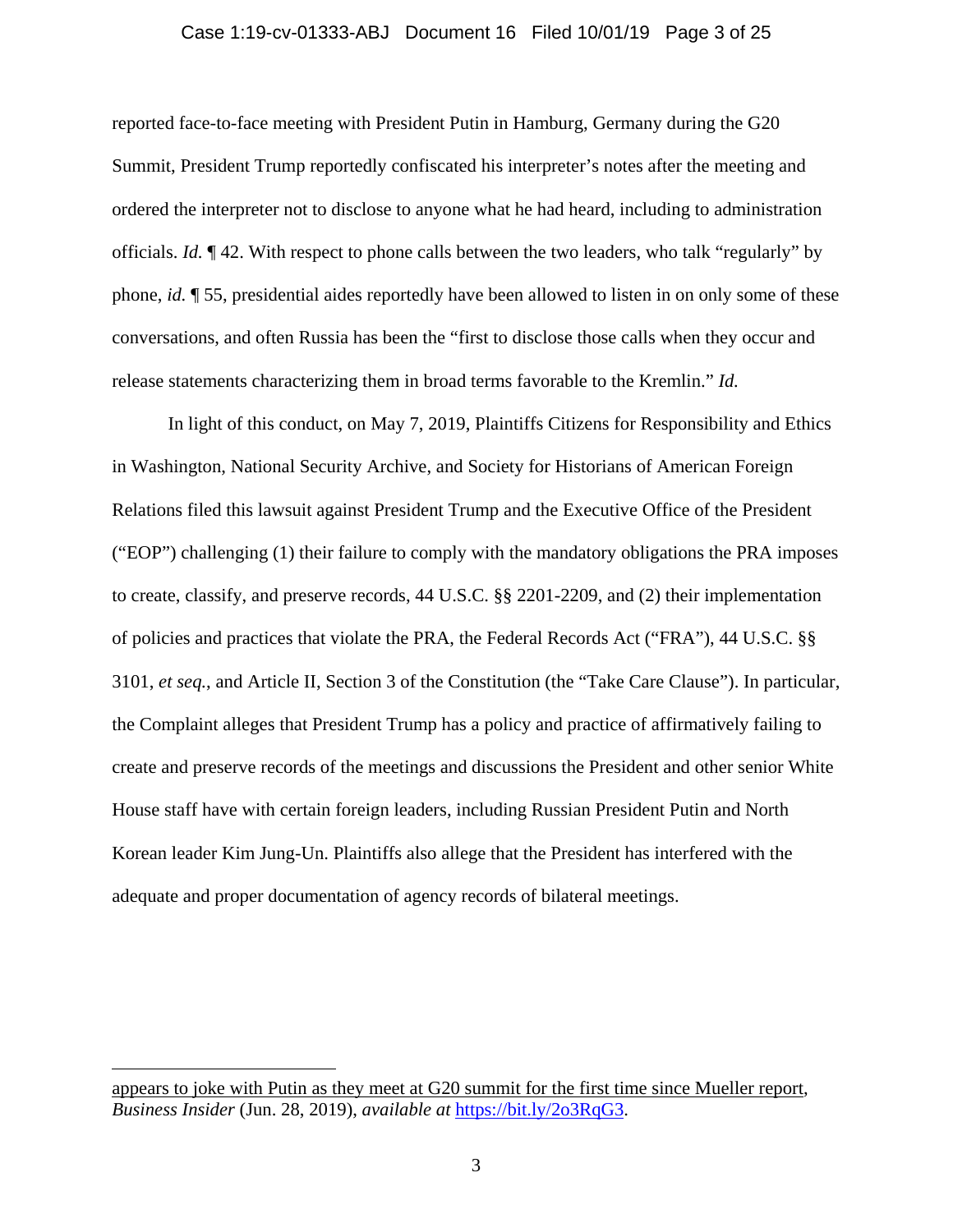#### *The Whistleblower Complaint*

 On September 18, 2019, the *Washington Post* reported that President Trump's communications with a foreign leader—subsequently identified as Ukrainian President Volodymyr Zelenskyy—were the subject of a whistleblower complaint filed with the Inspector General for the Intelligence Community ("IGIC"). Greg Miller, Ellen Nakashima, and Shane Harris, Trump's communications with foreign leader are part of whistleblower complaint that spurred standoff between spy chief and Congress, former officials say, *Washington Post* (Sept. 18, 2019), https://wapo.st/2kos98a. The IGIC deemed the complaint credible and a matter of "urgent concern," thereby triggering a requirement to notify the appropriate congressional oversight committees. *Id.* Most relevant for this case and the relief sought herein, recordkeeping access and procedures lie at the heart of the whistleblower complaint.

In the complaint, which was submitted to the IGIC on August 12, 2019, the whistleblower asserts that he or she has "received information from multiple U.S. Government officials that the President of the United States is using the power of his office to solicit interference from a foreign country in the 2020 U.S. election. This interference includes, among other things, pressuring a foreign country to investigate one of the President's main domestic political rivals." Whistleblower Compl. (Ex. A) at 1. The whistleblower complaint describes a pattern of conduct that raised ongoing concerns including a phone call between President Trump and President Zelenskyy on July 25, 2019, in which President Trump pressured Zelenskyy to "initiate or continue an investigation into the activities of former Vice President Joseph Biden and his son, Hunter Biden"; "assist in purportedly uncovering that allegations of Russian interference in the 2016 U.S. presidential election originated in Ukraine"; and "meet or speak with two people the President named explicitly as his personal envoys on these matters, Mr.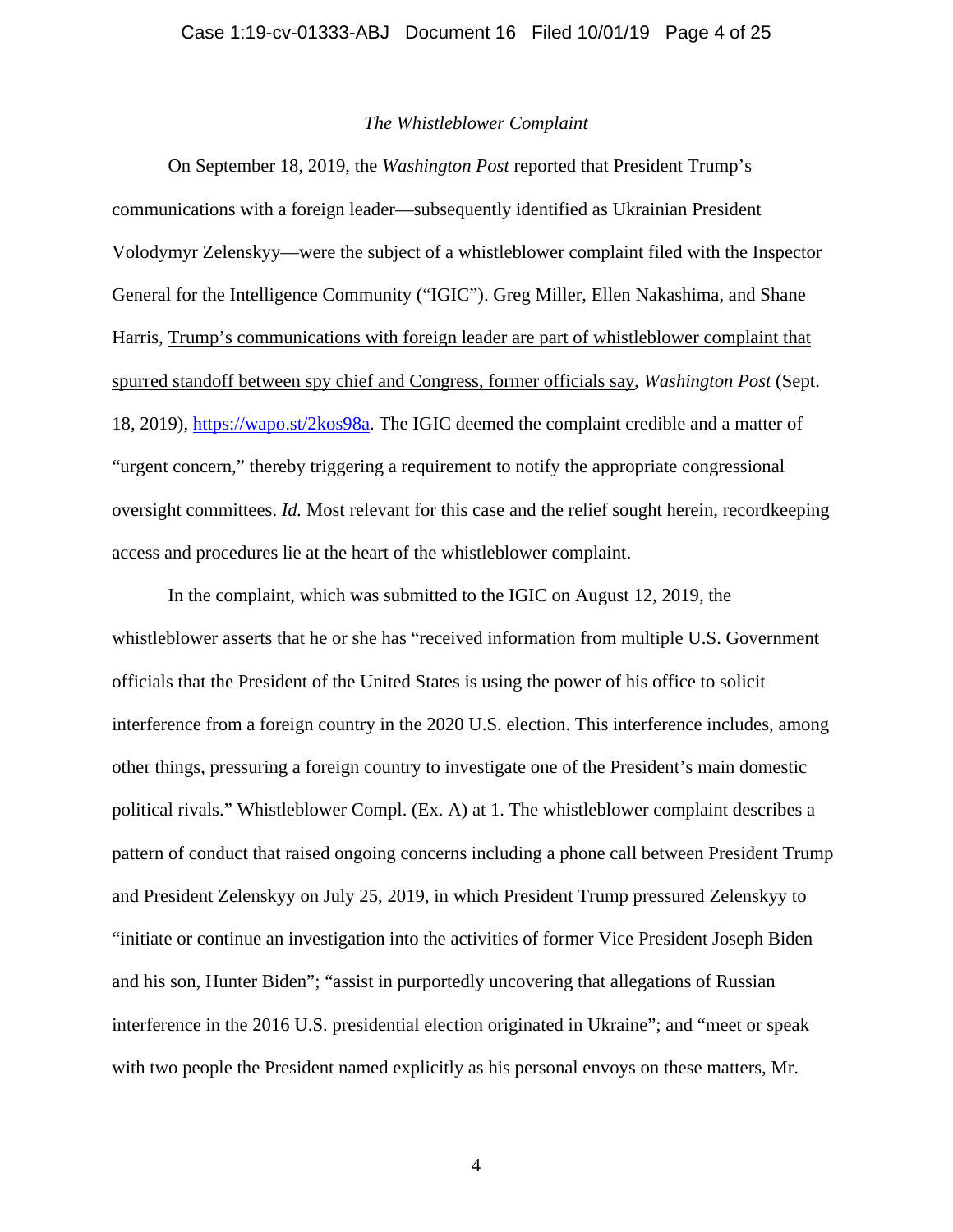#### Case 1:19-cv-01333-ABJ Document 16 Filed 10/01/19 Page 5 of 25

Giuliani and Attorney General Barr." *Id.* According to the *Wall Street Journal*, Secretary of State Mike Pompeo was among the officials who listened in on the July 25 phone call. Courtney McBride and Sadie Gurman, Pompeo Took Part in Ukraine Call, Official Says, *Wall Street Journal* (Sept. 30, 2019), *available at* https://on.wsj.com/2neJEcw.

The whistleblower complaint also raises the prospect that U.S. security assistance was suspended to place additional pressure on Zelenskyy and other Ukrainian officials. *Id.*, Classified Appendix at 2. A memorandum summarizing the call released by the White House corroborates the whistleblower's claims. Memorandum of Telephone Conversation, Ex. B.

Critical for this case, the whistleblower complaint further alleges that White House officials abused recordkeeping systems to conceal the President's actions. Officials reportedly were "deeply disturbed by what had transpired" on the July 25 phone call and there was "a 'discussion ongoing' with White House lawyers about how to treat the call because of the likelihood . . . that they had witnessed the President abuse his office for personal gain." Whistleblower Compl. at 3. According to the whistleblower complaint, although "approximately a dozen White House officials" and "a State Department official, Mr. T. Ulrich Brechbuhl," listened to the call and multiple State Department and Intelligence Community officials were "briefed on the contents of the call," *id.* at 3, in the days following the call, "*senior White House officials . . . intervened to 'lock down' all records of the phone call, especially the official wordfor-word transcript of the call that was produced—as is customary—by the White House* 

*Situation Room*." *Id.* (emphasis added). Specifically, the whistleblower complaint alleges that

White House officials told me that they were "directed" by White House lawyers to remove the electronic transcript from the computer system in which such transcripts are typically stored for coordination, finalization, and distribution to Cabinet-level officials.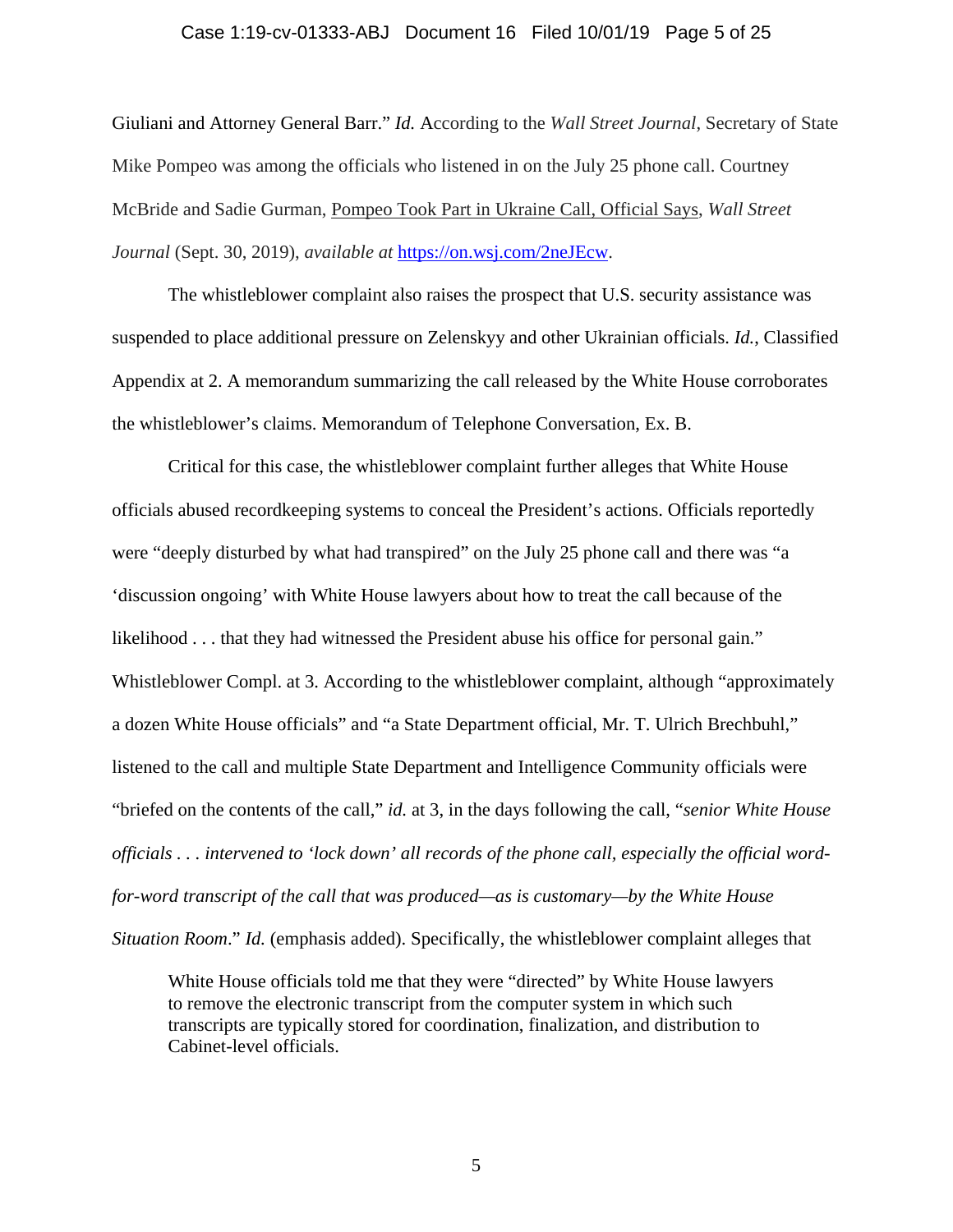Instead, the transcript was loaded into a separate electronic system that is otherwise used to store and handle classified information of an especially sensitive nature. One White House official described this act as an abuse of this electronic system because the call did not contain anything remotely sensitive from a national security perspective.

# *Id.* at 3-4.

A classified appendix to the whistleblower complaint that is partially redacted provides

further detail about these recordkeeping practices:

According to multiple White House officials I spoke with, the transcript of the President's call with President Zelenskyy was placed into a computer system managed directly by the National Security Council (NSC) Directorate for Intelligence Programs. This is a standalone computer system reserved for codeword-level intelligence information, such as covert action. According to information I received from White House officials, some officials voiced concerns internally that this would be an abuse of the system and was not consistent with the responsibilities of the Directorate for Intelligence Programs. *According to White House officials I spoke with, this was "not the first time" under this Administration that a Presidential transcript was placed into this codeword-level system solely for the purpose of protecting politically sensitive rather than national security sensitive—information*.

*Id.*, Classified Appendix at 1 (emphasis added).

 Public reporting based on interviews of former national security officials confirms that placing memoranda of routine conversations between the President and other world leaders in a "separate electronic system that is otherwise used to store and handle classified information of an especially sensitive nature," was highly unusual. Greg Sargent, The whistleblower alleged a Trump coverup. A former insider explains how it worked., *Washington Post* (Sept. 26, 2019)*,*  https://wapo.st/2mkMcFy; Natasha Bertrand and Daniel Lippman, White House 'lockdown' of transcript would be highly unusual, *Politico*, Sept. 26, 2019, *available at* https://politi.co/2m 7euDp. According to Ned Price, a former senior director at the National Security Council, that system permits access to only a small number of individuals in the National Security Directorate for Intelligence Programs and is typically used to store the "most sensitive information within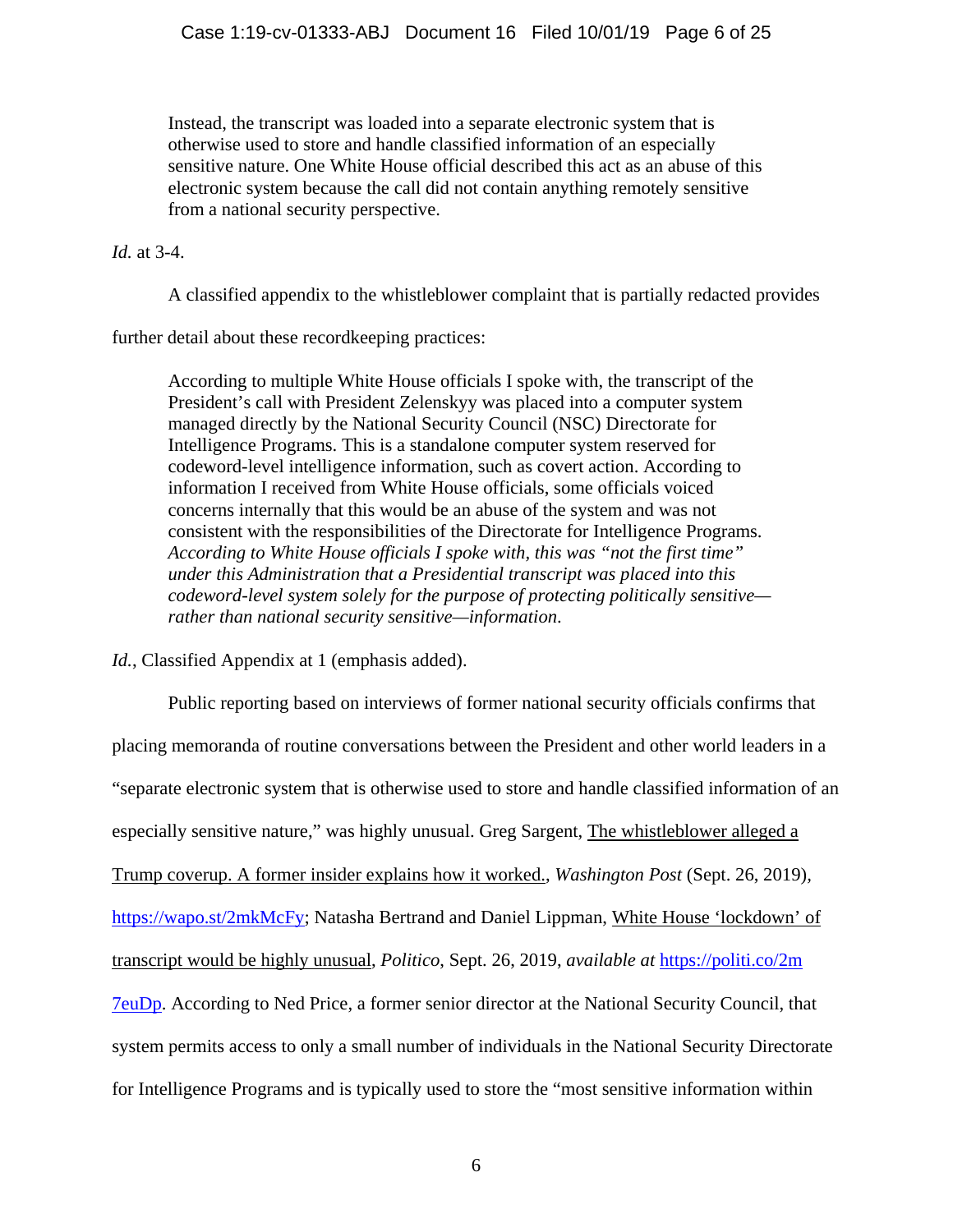#### Case 1:19-cv-01333-ABJ Document 16 Filed 10/01/19 Page 7 of 25

our government's possession," such as "extraordinarily sensitive intelligence information that emanates from the most precious intelligence sources." Sargent, *Washington Post*, Sept. 26, 2019. Furthermore, Executive Order 13526, which "prescribes a uniform system for classifying, safeguarding, and declassifying national security information," specifically states that "[i]n no case shall information be classified, continue to be maintained as classified, or fail to be declassified in order to: (1) conceal violations of law, inefficiency, or administrative error; [or] (2) prevent embarrassment to a person, organization, or agency  $\dots$ ."

 Alarmingly, public reporting in the wake of the release of the whistleblower complaint suggests that the White House has taken additional, unusual action with respect to records of President Trump's phone calls with foreign leaders. For instance, the *Washington Post* reported that "[a]t one point in 2018, Defense Department officials were asked to send back transcripts of calls to the White House after Trump aides grew worried they could be disclosed, according to former senior administration officials." Josh Dawsey and Carol D. Leonnig, Effort to shield Trump's call with Ukrainian leader was part of broader secrecy effort, *Washington Post* (Sept. 26, 2019), https://wapo.st/2mjte1V. Such efforts reportedly are the result of the President pressing aides to ensure that records do not become public. *Id.* Transferring records to the National Security Council's code-word-protected system reportedly requires a written request from a senior White House official such as the chief of staff or the national security adviser. *Id.*  The *New York Times* reported that records of calls between President Trump and President Putin and between President Trump and Saudi Crown Prince Mohammed bin Salman are among the records that have been placed in a highly classified computer system. Julian E. Barnes, Michael Crowley, Matthew Rosenberg and Mark Mazzetti, White House Classified Computer System Is Used to Hold Transcripts of Sensitive Calls, *New York Times* (Sept. 27, 2019), https://nyti.ms/2mn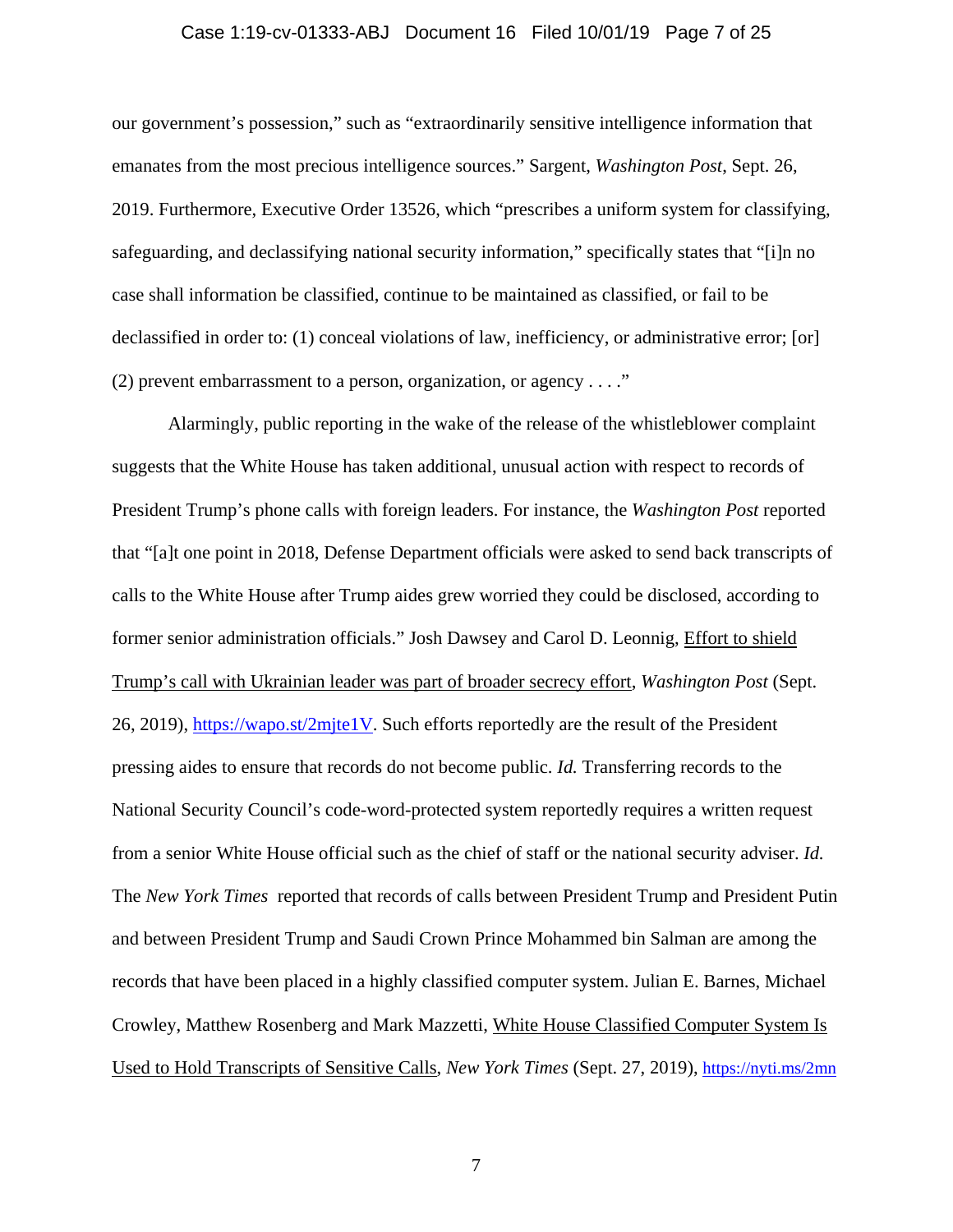#### Case 1:19-cv-01333-ABJ Document 16 Filed 10/01/19 Page 8 of 25

vo0K. *See also* Pamela Brown, Jim Sciutto and Kevin Liptak, White House restricted access to Trump's calls with Putin and Saudi crown prince, *CNN*, (Sept. 28, 2019), https://cnn.it/2lK3cVo.

 After the whistleblower complaint was filed, the Acting Director of National Intelligence, the White House, and the Department of Justice ("DOJ") took steps to prevent Congress from accessing the complaint. On August 26, 2019, Inspector General Michael K. Atkinson disclosed the whistleblower complaint to Acting Director of National Intelligence Joseph Maguire. IGIC August 26, 2019 Letter to Acting Director Maguire, Ex. C at 1. Even though federal law requires the Director of National Intelligence ("DNI") to transmit to Congress a whistleblower complaint deemed by the inspector general to be a matter of urgent concern and credible, *see* 50 U.S.C. § 3033(k)(5), Acting Director Maguire failed to do so within the prescribed statutory deadline. Instead, Acting Director Maguire consulted the White House and DOJ's Office of Legal Counsel. Zachary Cohen, Acting spy chief tells Congress the 'whistleblower did the right thing', *CNN* (Sept. 26, 2019), https://cnn.it/2nbAAVB. As a result, the White House Counsel's office, which according to the whistleblower directed officials to move records from one computer system where it was normally stored to a classified information system, was consulted about whether to disclose to Congress a complaint concerning the President's actions. *See* Acting DNI Maguire Testifies on Whistleblower Complaint, *C-SPAN* (Sept. 26, 2019), https://cs.pn/2mRL 8ZO.

In a September 9, 2019 letter to Chairman Adam Schiff and Ranking Member Devin Nunes of the Permanent Select Committee on Intelligence of the U.S. House of Representatives, Inspector General Atkinson advised the Committee of the Director's failure to transmit the whistleblower complaint and IGIC determination to Congress. IGIC Sept. 9, 2019 Letter to Schiff, Nunes, Ex. D. Inspector General Atkinson informed the Committee of his understanding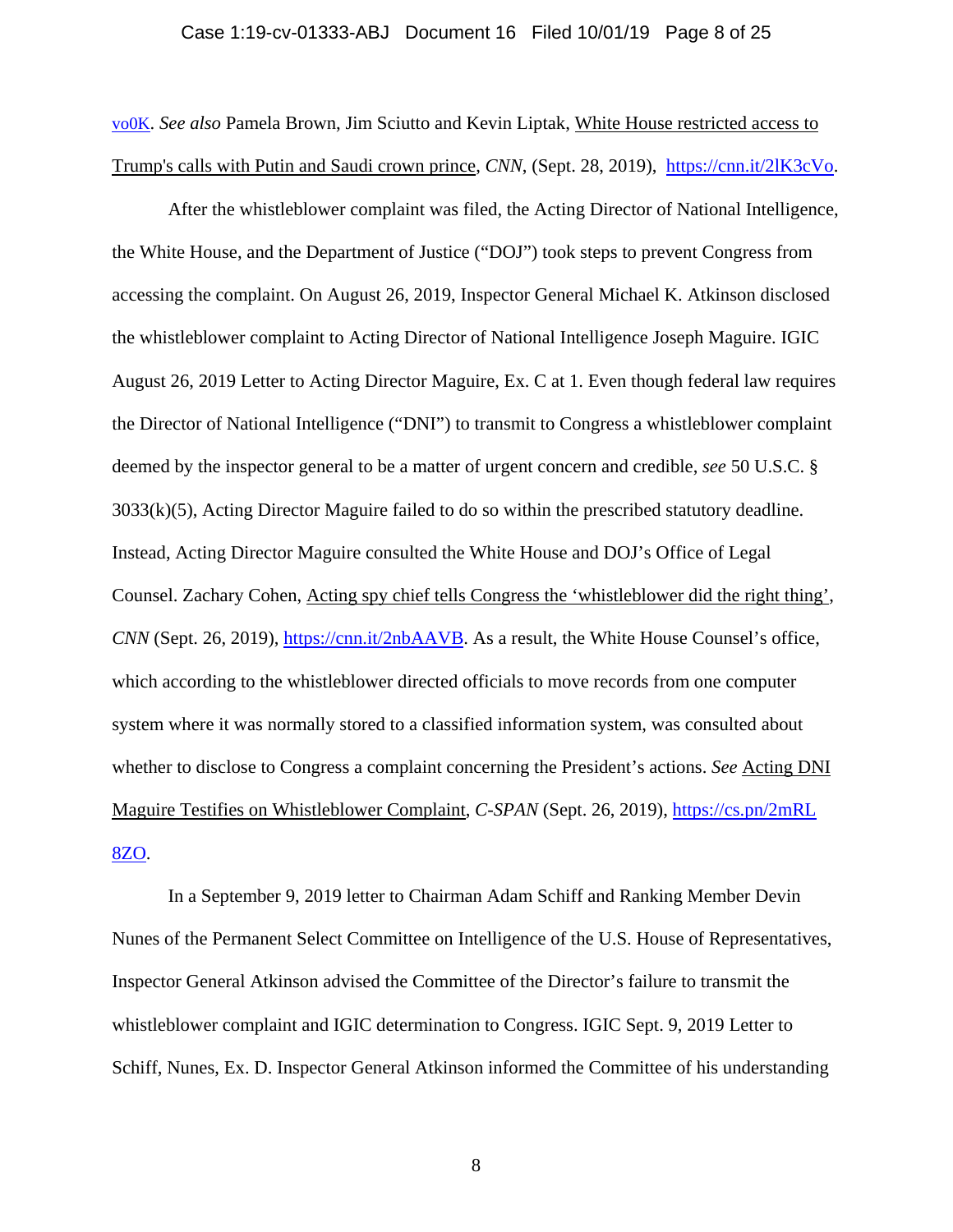#### Case 1:19-cv-01333-ABJ Document 16 Filed 10/01/19 Page 9 of 25

"that the Acting DNI has determined that he is not required to transmit my determination of a credible urgent concern or any of the Complainant's information to the congressional intelligence committees because the allegations do not meet the definition of an 'urgent concern' under the statute" and that "the Acting DNI's treatment of the Complainant's alleged 'urgent concern' does not appear to be consistent with past practice." *Id.* at 2. In a second letter, Inspector General Atkinson informed the Committee that he had received a letter from Jason Klitenic, the General Counsel for the Office of the Director of National Intelligence ("ODNI"), advising "that the Acting DNI had determined, after consulting with . . . DOJ, 'that no statute requires disclosure of the complaint to the intelligence committees' because 'the disclosure in this case did not concern allegations of conduct by a member of the Intelligence Community or involve an intelligence activity under the DNI's supervision.'" IGIC Sept. 17, 2019 Letter to Schiff, Nunes, Ex. E at 2. Inspector General Atkinson noted that he disagreed "with that determination, particularly DOJ's conclusion, and the Acting DNI's apparent agreement with the conclusion, that the disclosure in this case does not concern an intelligence activity within the DNI's authority, and that the disclosure therefore need not be transmitted to the congressional intelligence committees." *Id.* The DOJ Memorandum reaching that conclusion sidestepped the question of whether the attempt by White House officials to restrict access to records of the July 25 call was an intelligence activity within DNI's authority. *See* U.S. Dep't of Justice, Office of Legal Counsel, *Memorandum for Jason Klitenic, General Counsel, Office of the Director of National Intelligence*, Sept. 3, 2019, at 3 n.4, https://www.justice.gov/olc/page/file/1205151/ download.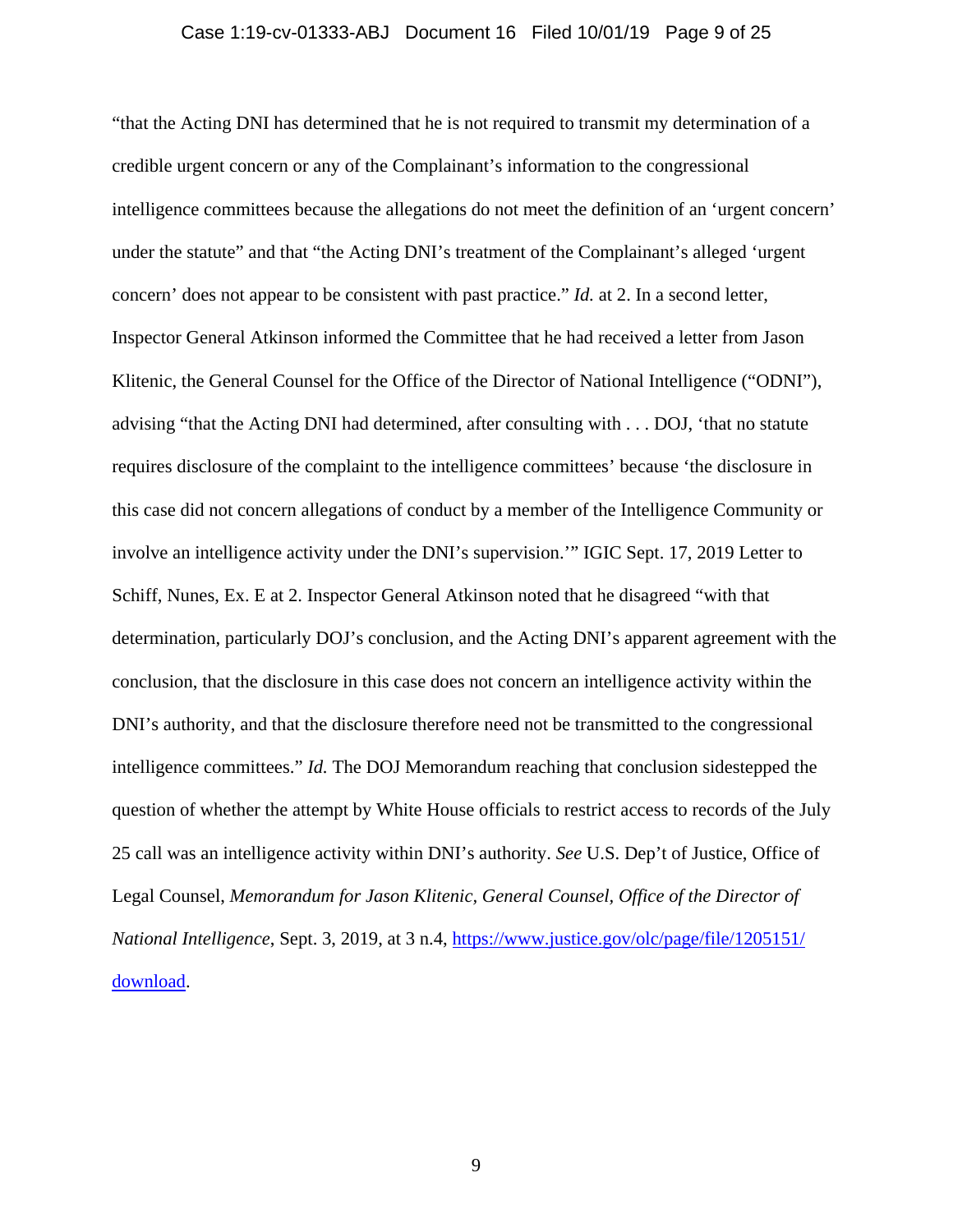#### *President Trump's Past Conduct to Create False Records to Conceal His Unlawful Conduct*

 This latest conduct by President Trump and the White House is part of a larger pattern of conduct to prevent the public from learning about the President's unlawful conduct. Volume II of Special Counsel Robert S. Mueller's Report on the Investigation into Russian Interference in the 2016 Presidential Election ("Mueller Report") describes in detail several episodes in January and February 2018 in which the President personally and through subordinates pressured former White House Counsel Don McGahn to create a false record of events.

On January 26, 2018, after the *New York Times* accurately reported that President Trump had ordered Special Counsel Mueller fired in June 2017, President Trump's "personal counsel called McGahn's attorney and said that the President wanted McGahn to put out a statement denying that he had been asked to fire the Special Counsel and that he had threatened to quit in protest. McGahn's attorney spoke with McGahn about that request and then called the President's personal counsel to relay that McGahn would not make a statement." Mueller Report, Vol. II, at 114. Less than two weeks later, on February 5, the President tried again. The Mueller report states that the President "directed [White House Secretary Rob] Porter to tell McGahn to create a record to make clear that the President never directed McGahn to fire the Special Counsel." Mueller Report, Vol. II, at 115. According to the Mueller Report, President Trump told Porter that "he wanted McGahn to write a letter to the file 'for our records' and wanted something beyond a press statement to demonstrate that the reporting was inaccurate." *Id.* According to the Mueller Report, Porter also "recalled the President saying something to the effect of, 'If he doesn't write a letter, then maybe I'll have to get rid of him.'" *Id.* at 115-116. Porter delivered the message and the threat, but McGahn resisted. *Id.* at 116.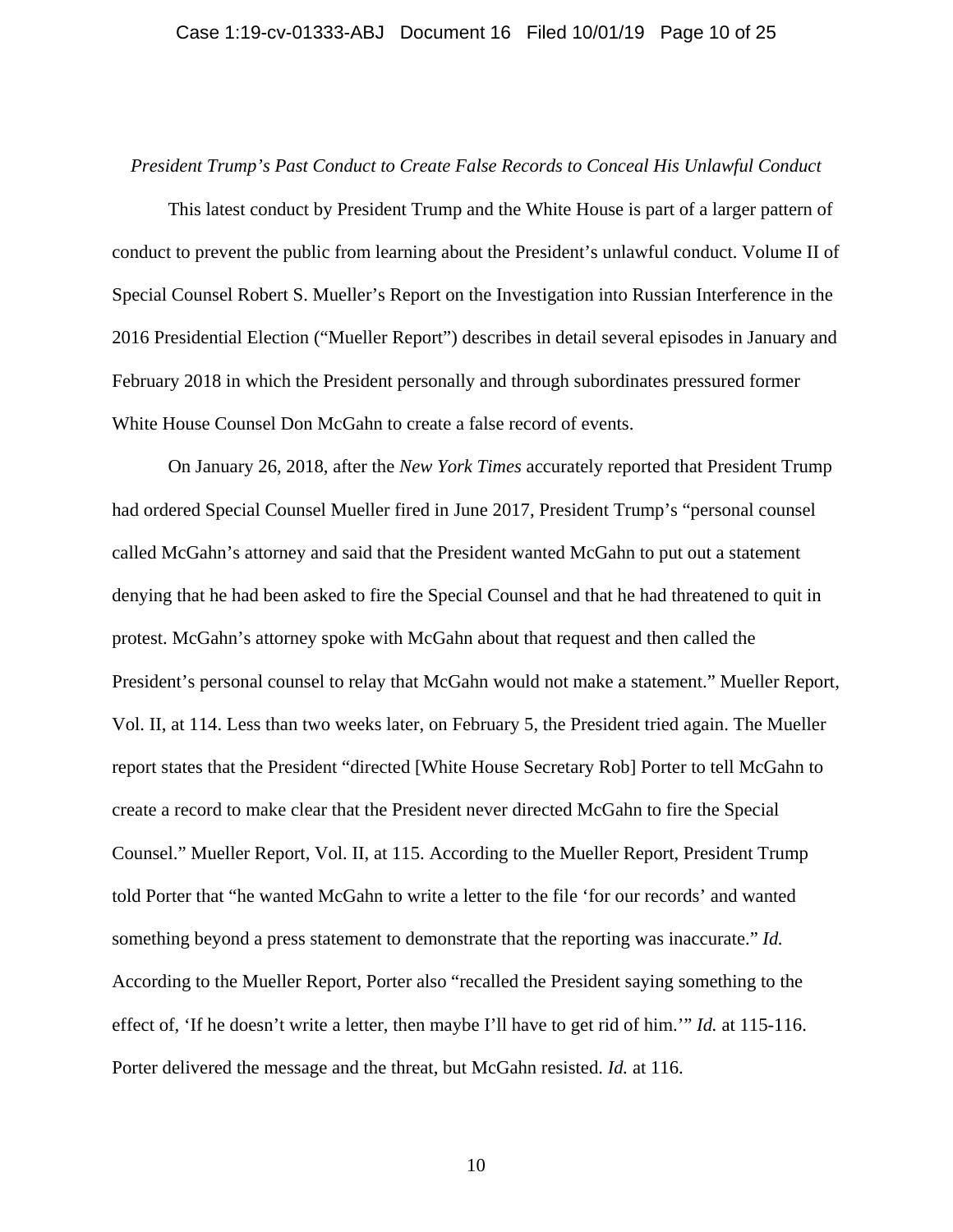On February 6, 2018, White House Chief of Staff John Kelley scheduled time for

McGahn to meet with the President about the *Times* article. According to the Mueller Report:

The President began the Oval Office meeting by telling McGahn that the New York Times story did not "look good" and McGahn needed to correct it. McGahn recalled the President said, "I never said to fire Mueller. I never said 'fire.' This story doesn't look good. You need to correct this. You're the White House counsel."

In response, McGahn acknowledged that he had not told the President directly that he planned to resign, but said that the story was otherwise accurate. The President asked McGahn, "Did I say the word 'fire'?" McGahn responded, "What you said is, 'Call Rod [Rosenstein], tell Rod that Mueller has conflicts and can't be the Special Counsel.'" The President responded, "I never said that." The President said he merely wanted McGahn to raise the conflicts issue with Rosenstein and leave it to him to decide what to do. McGahn told the President he did not understand the conversation that way and instead had heard, "Call Rod. There are conflicts. Mueller has to go." The President asked McGahn whether he would "do a correction," and McGahn said no. McGahn thought the President was testing his mettle to see how committed McGahn was to what happened. Kelly described the meeting as "a little tense."

The President also asked McGahn in the meeting why he had told Special Counsel's Office investigators that the President had told him to have the Special Counsel removed. McGahn responded that he had to and that his conversations with the President were not protected by attorney-client privilege. The President then asked, "What about these notes? Why do you take notes? Lawyers don't take notes. I never had a lawyer who took notes." McGahn responded that he keeps notes because he is a "real lawyer" and explained that notes create a record and are not a bad thing. The President said, "I've had a lot of great lawyers, like Roy Cohn. He did not take notes."

Mueller Report, Vol. II at 116-17. According to McGahn, when the President stated that he

"never had a lawyer who took notes," he was referring to the notes of Annie Donaldson, Don

McGahn's chief of staff from January 2017 to December 2018. *Id.* at 117 n.824.

# *Communications Between the Parties Concerning Document Preservation*

In light of these events, Plaintiffs' counsel sent a letter by email to Defendants' counsel

on September 20, 2019, seeking confirmation that Defendants are preserving four general

categories of records pertaining to Plaintiffs' claims as well as "any materials relating to the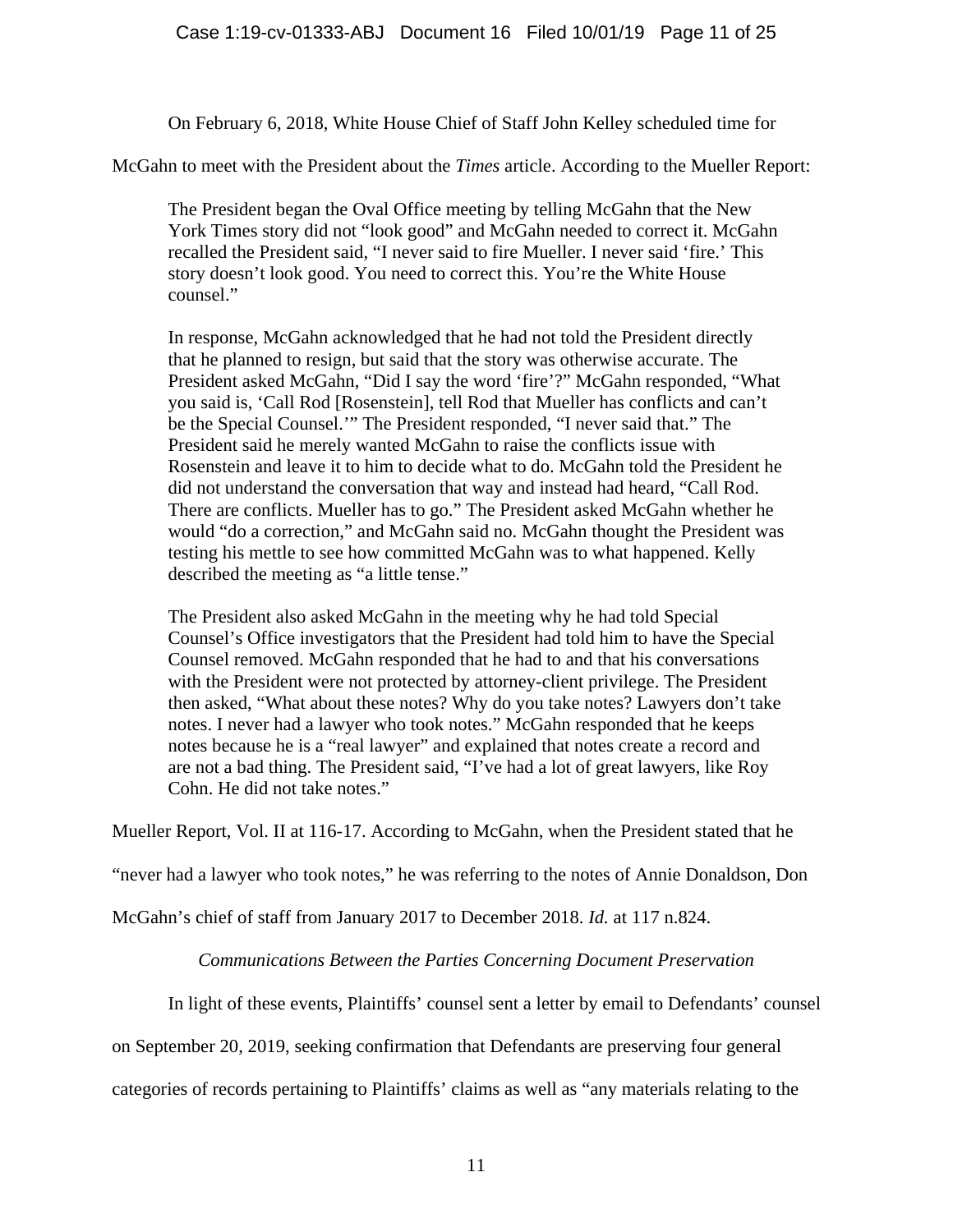#### Case 1:19-cv-01333-ABJ Document 16 Filed 10/01/19 Page 12 of 25

ODNI whistleblower complaint and the underlying incident." Letter from Anne Weismann to Kathryn L. Wyer, Sept. 20, 2019, Ex. F. By a response letter dated and sent by email on September 23, 2019, Defendants' counsel described Plaintiffs' preservation request as seeking "privileged legal advice" not subject to discovery, suggested Plaintiffs had no "freestanding right to demand that defense counsel disclose preservation guidance outside of the discovery process," and described Plaintiffs' request as "particularly inappropriate" given the limitations Defendants claim courts have placed on judicial review of the claims brought here. Letter from Kathryn Wyer to Anne L. Weismann, Sept. 23, 2019, Ex. G. Defendants' letter went on to state that "we have appropriately advised our clients concerning their preservation obligations, as is our standard practice." *Id.* 

 Plaintiffs sent a second letter by email on September 25, 2019, pointing out that Defendants' letter mischaracterizes Plaintiffs' request which, far from seeking privileged legal advice, "simply ask[s] for confirmation that certain categories of records we have outlined will be preserved." Letter from Anne Weismann to Kathryn L. Wyer, Sept. 25, 2019, Ex. H. Plaintiffs also explained that the obligation to preserve relevant evidence "runs from the time that a party has notice or should have known that evidence is relevant to either pending or future litigation." *Id.* Further, Plaintiffs' letter explained the relevance of the documents for which Plaintiffs seek preservation assurances, given that they "likely contain evidence of the President's recordkeeping practices that lie at the heart of Plaintiffs' complaint." *Id.* Outlining the caselaw that spells out Plaintiffs' legal entitlement to "know the kinds and categories of records Defendants have been instructed to preserve and 'what specific actions [Defendants] were instructed to take to that end,'" Plaintiffs repeated their request for preservation assurances. *Id.* (citation omitted).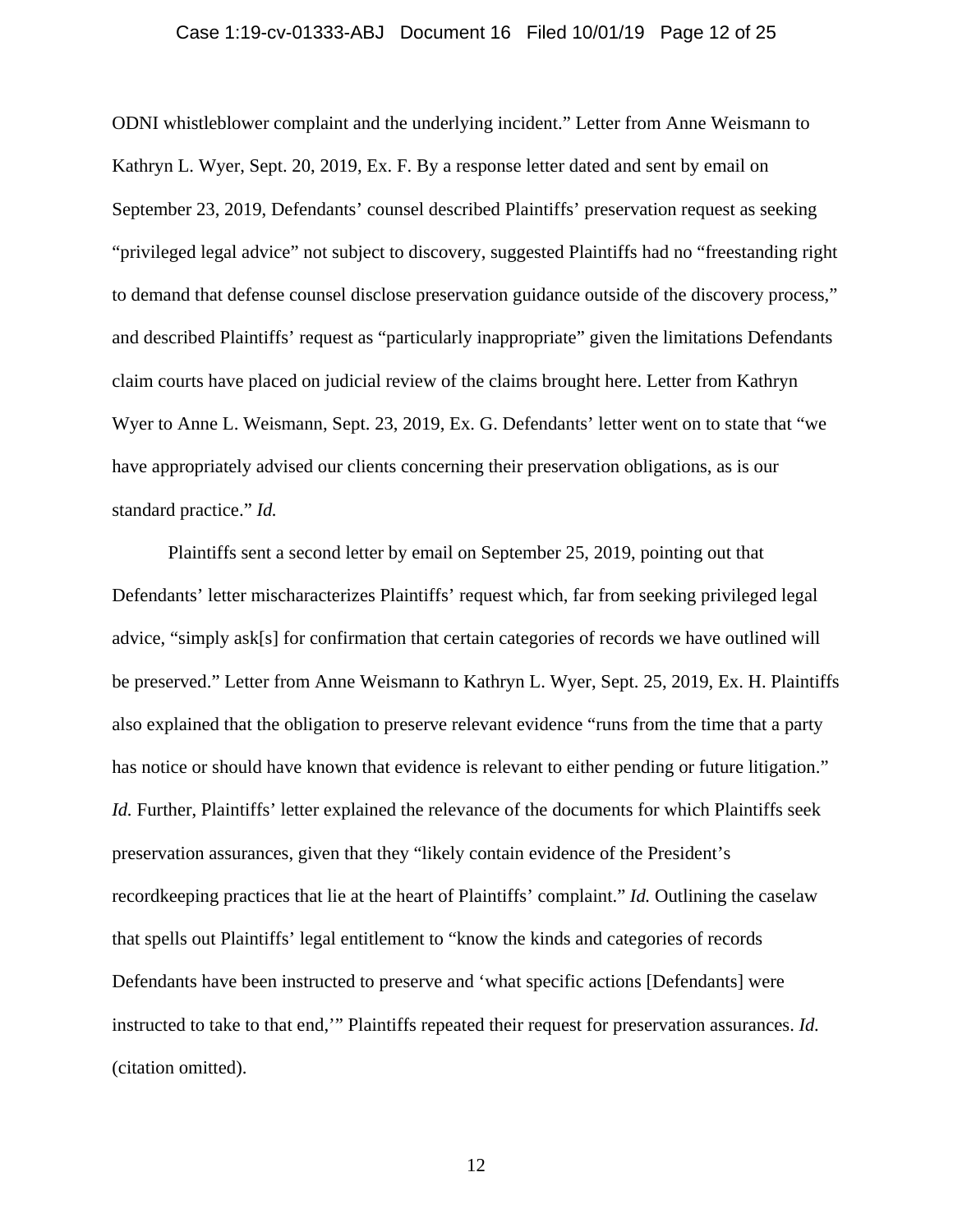#### Case 1:19-cv-01333-ABJ Document 16 Filed 10/01/19 Page 13 of 25

 Defendants responded to this letter on September 27, 2019, reiterating their view that the assurances Plaintiffs seek "clearly implicate[] privileged legal advice." Letter from Kathryn Wyer to Anne L. Weismann, Sept. 27, 2019, Ex. I. Defendants further expressed the view, not supported by any caselaw or other authority, that the information Plaintiffs seek cannot be obtained outside of the discovery process. *See id.* Finally, notwithstanding the growing evidence of the President's malfeasance Defendants asserted that "nothing in your letter, or in the allegations of Plaintiffs' complaint, suggests that spoliation of relevant evidence is likely to occur." *Id.* Defendants closed with the assertion they would not respond to any further inquiries. *Id.*

#### **ARGUMENT**

# **I. CREW IS ENTITLED TO A TEMPORARY RESTRAINING ORDER.**

**A. Standards for Entry of a Temporary Restraining Order.** 

 The standards for a temporary restraining order mirror those for a preliminary injunction, with the exception of the notice requirement for a preliminary injunction. *See* Fed. R. Civ. P. 65(a)(1); *Bean LLC v. John Doe Bank*, 291 F. Supp. 3d 34, 41 (D.D.C. 2018); *Sterling Comm. Credit—MI, LLC v. Phoenix Industries I, LLC*, 762 F. Supp. 2d 8, 13 (D.D.C. 2011); *Hall v. Johnson*, 599 F. Supp. 2d 1, 3 (D.D.C. 2009). For both, the movant "must establish (1) that he is likely to succeed on the merits, (2) that he is likely to suffer irreparable harm in the absence of preliminary relief, (3) that the balance of equities tips in his favor, and (4) that an injunction is in the public interest." *Aamer v. Obama*, 742 F.3d 1023, 1038 (D.C. Cir. 2014) (quoting *Winter v. Nat. Resources Def. Council, Inc.*, 555 U.S. 7, 20 2008)).

 While the movant must demonstrate that all four factors weigh in favor of granting the relief, courts historically have used a "sliding scale" approach, which recognizes that courts may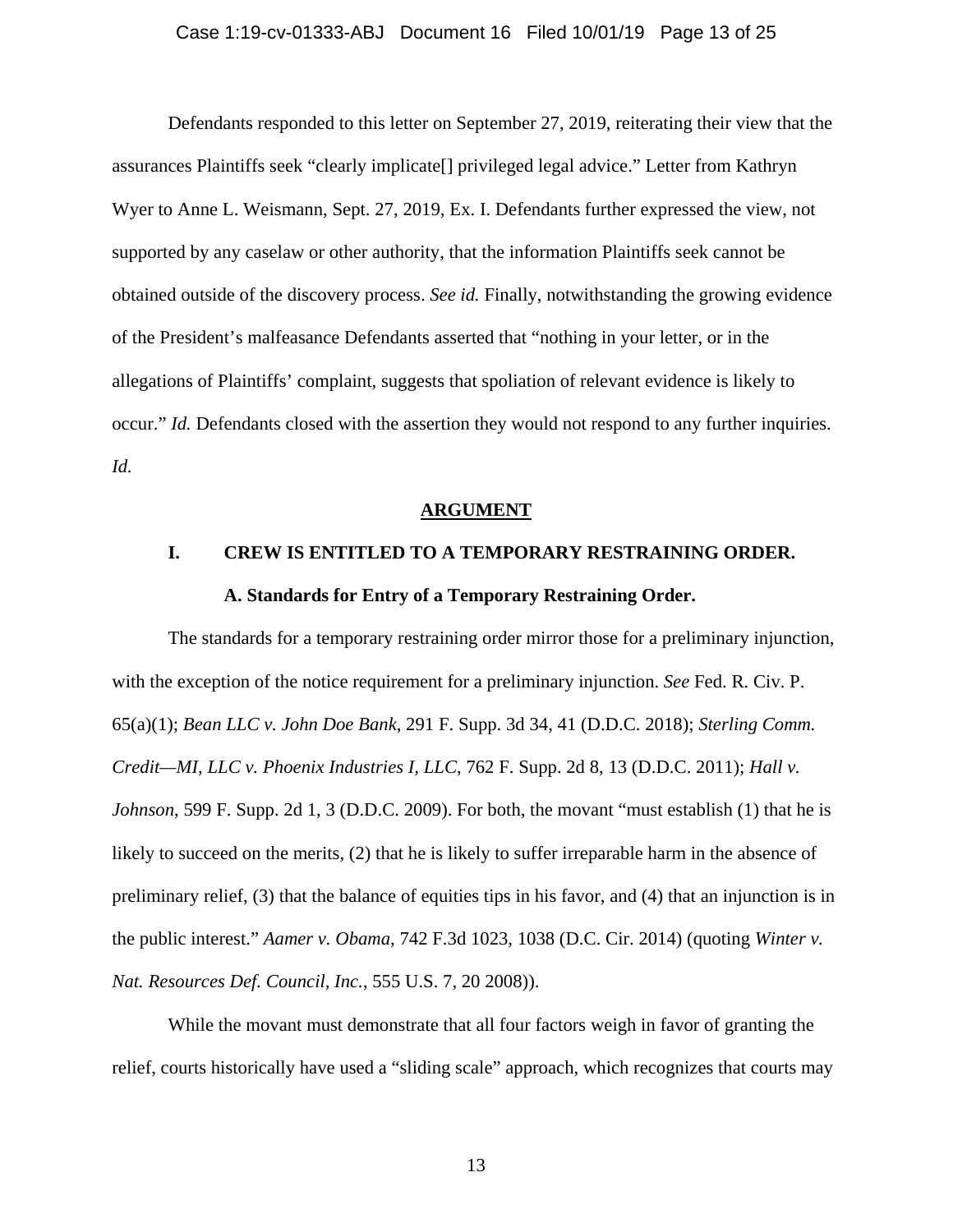#### Case 1:19-cv-01333-ABJ Document 16 Filed 10/01/19 Page 14 of 25

award relief when one factor is particularly strong, "even if the showings in the other areas are rather weak." *Chaplaincy of Full Gospel Churches v. England*, 454 F.3d 290, 297 (D.C. Cir. 2006). The D.C. Circuit has noted that the Supreme Court's decision in *Winter* "could be read to create a more demanding burden [on irreparable injury], although the decision does not squarely discuss whether the four factors are to be balanced on a sliding scale" and the Court in that case declined to "decide whether a stricter standard applies." *Davis v. Pension Ben. Guar. Corp.*, 571 F.3d 1288, 1292 (D.C. Cir. 2009). A recent decision from this court noted that also unresolved "is the related question of 'whether, in cases where the other three factors strongly favor issuing an injunction a plaintiff need only raise a serious legal question on the merits.'" *Mons v. McAleenan*, No. 19-1593, 2019 WL 4225322, at \*3 (D.D.C. Sept. 5, 2019) (quoting *Aamer*, 742 F.3d at 1043).

 Here, whether evaluated on the basis of all four factors equally or on a sliding-scale, Plaintiffs are entitled to the requested emergency relief.

#### **B. Plaintiffs Are Likely to Prevail on the Merits.**

 Plaintiffs' lawsuit challenges the policy and practice of the President and other top White House officials of failing and/or refusing to create or preventing others from creating records of their meetings with foreign leaders in violation of the PRA. *See* Compl. ¶ 62. As such, it fits squarely within the types of challenges the D.C. Circuit recognized are subject to judicial review in *Armstrong v. Exec. Office of the President*, 1 F.3d 1274 (D.C. Cir. 1993) ("*Armstrong II*"), to preserve the careful balance Congress struck between a president's right to control decisions about the creation, management, and disposal of specific records while in office, and the public's right to a complete historical record of a president's actions and decisions upon leaving office. Far from challenging quotidian decisions about specific records that a previous decision declared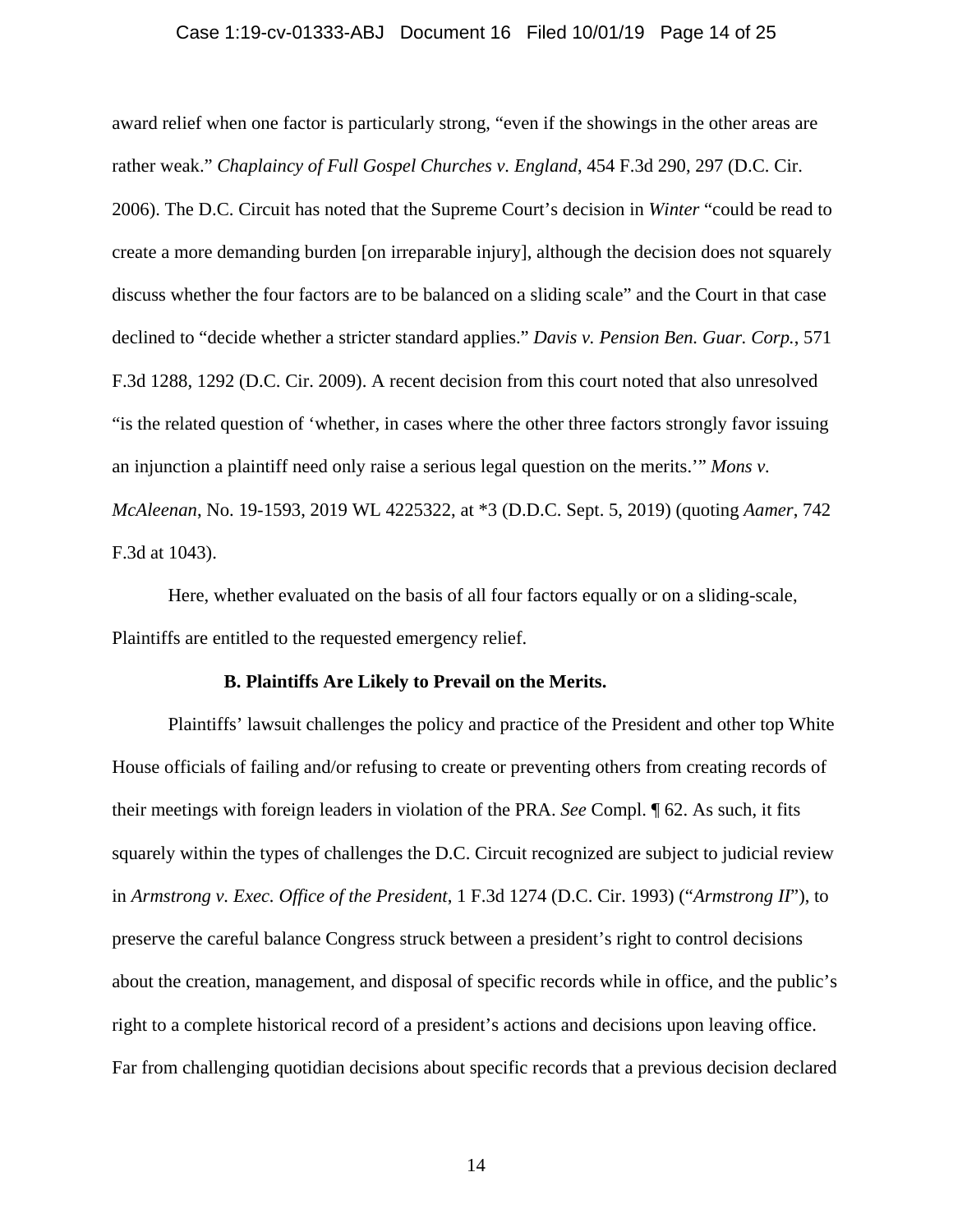#### Case 1:19-cv-01333-ABJ Document 16 Filed 10/01/19 Page 15 of 25

off-limits, *Armstrong v. Bush*, 924 F.2d 282 (D.C. Cir. 1991) ("*Armstrong I*"), the challenged conduct here concerns a broader policy and practice of excluding from the PRA an entire class of activities: top-level meetings and conversations between the President and certain foreign leaders.2

 The challenged conduct also supports mandamus relief, because the PRA imposes on the President clear, ministerial duties. Those duties include the PRA's requirement that

the President *shall* take *all* such steps . . . to *assure* that the activities, deliberations, decisions, and policies that reflect the performance of the President's constitutional, statutory, or other official or ceremonial duties are adequately documented.

44 U.S.C. § 2203(a) (emphasis added). Although the PRA gives the President discretion to determine what steps to take, the statute's use of the word "shall" leaves the President no discretion to ignore the obligation to document his activities.

 Further, the PRA dictates that the President "*shall*" categorize records as either "presidential" or "personal." 44 U.S.C. § 2203(b) (emphasis added). While the statute leaves to the President when to categorize records, it leaves the President no discretion on whether to categorize records. The PRA also instructs the President to "implement[] . . . records management controls . . . to assure that . . . [presidential] records are preserved and maintained, 44 U.S.C. § 2203(a), thereby imposing another non-discretionary duty on the President. Finally, the PRA imposes a litany of non-discretionary obligations on the President before presidential records may be destroyed. *See* 44 U.S.C. § 2203(c) (requirement to determine records no longer have value); *id.* at § 2203(c)(1) (requirement to obtain written views of the Archivist); *id.* at §

 $2$  For a fuller exposition of the legal merits of Plaintiffs' claims the Court is respectfully referred to Plaintiffs' Opposition to Defendants' Motion to Dismiss ("Ps' Opp.").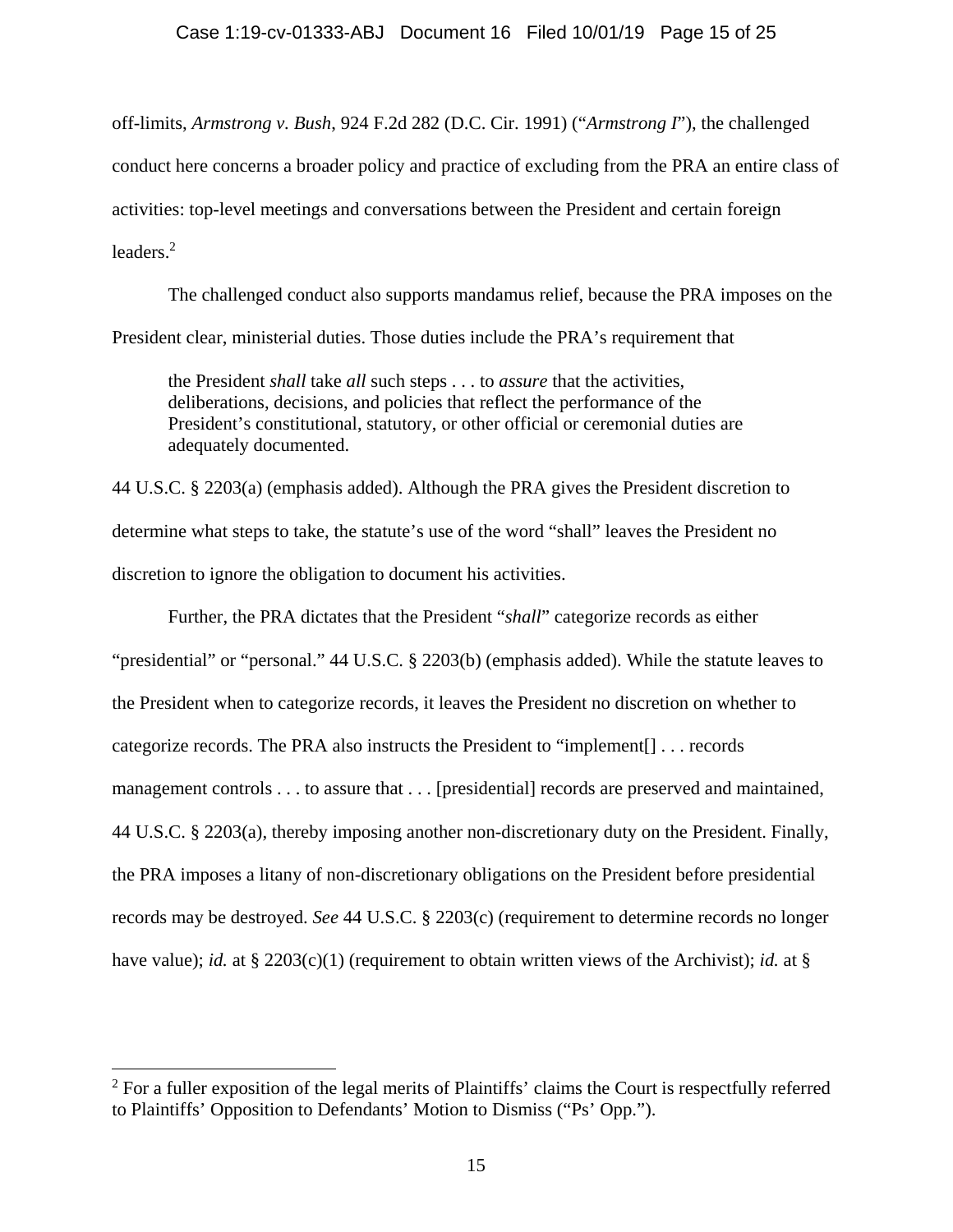#### Case 1:19-cv-01333-ABJ Document 16 Filed 10/01/19 Page 16 of 25

 $2203(c)(2)$  (requirement that Archivist state explicitly he or she does not intend to take any action).

 Here, the President's failure to comply with these clear, non-discretionary duties or take these clear, non-discretionary, prescribed steps, as set forth in the Complaint, supports mandamus relief. Those failures include numerous instances where the President and top White House officials acted to exempt certain presidential activities from the scope of the PRA, improperly classified federal records as presidential records, and destroyed or ordered the destruction of presidential records without following the PRA's prescribed steps for such document disposal. *See* Ps' Opp. at 26-29.

 Finally, Plaintiffs have raised a valid independent claim under the Constitution's Take Care Clause based on the President's failure to create records of certain presidential activities, which effectively amends the PRA by carving out an entire set of meetings and communications from its requirements. Likewise, Defendants have functionally amended the definition of a presidential record to impermissibly sweep in documents that qualify as federal records under the FRA, such as interpreter notes, and have prevented the State Department from complying with its own recordkeeping obligations under 44 U.S.C. § 3101. *See* Compl. ¶ 36; Ps' Opp. at 35-40.

 Through a motion to dismiss, Defendants have raised a panoply of objections to these claims, including arguments that the PRA precludes judicial review, and that Plaintiffs have failed to establish the necessary elements for mandamus relief or Take Care Clause jurisdiction. Their arguments sound a now familiar refrain that the President enjoys unchecked power, free to disregard the PRA with impunity. To hold the President immune from any lawsuit seeking to make him accountable for his recordkeeping violations would, however, fly in the face of the text and purpose of the PRA, its historical context, and the congressional record. Quite simply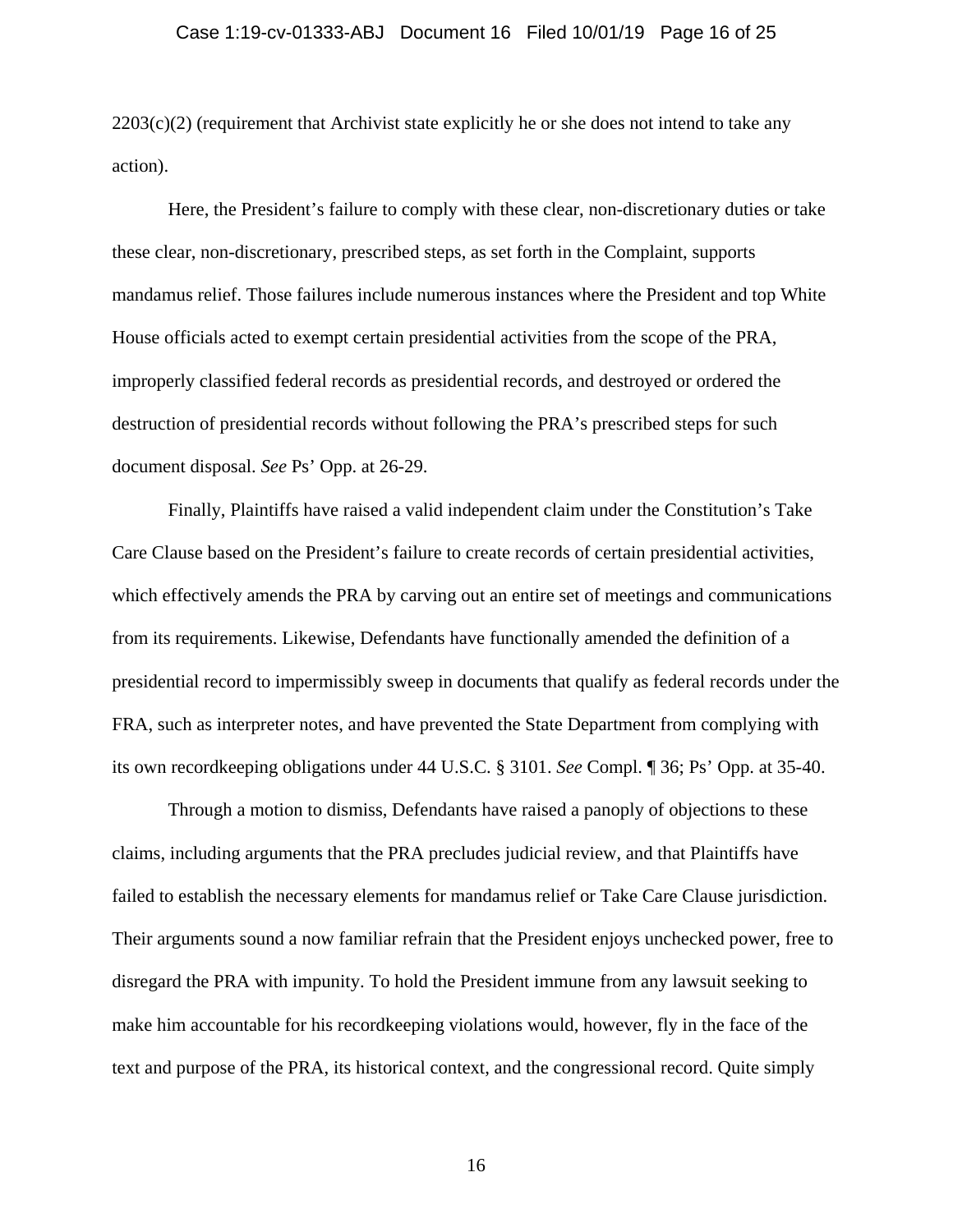#### Case 1:19-cv-01333-ABJ Document 16 Filed 10/01/19 Page 17 of 25

"[t]he Constitution does not confer upon [the president] any power to enact laws or to suspend or repeal such as the Congress enacts." *United States v. Midwest Oil Co.*, 236 U.S. 459, 505 (1915). Ignoring the will of Congress here as the Defendants request, would place this Court "in conflict with the legislative branch" and raise, not avoid, separation-of-powers concerns. *Ctr. for Auto Safety v. Nat'l Highway Traffic Safety Admin.*, 793 F.2d 1322, 1337 (D.C. Cir. 1986).

 The revelation that there is, in fact, a record of President Trump's July 25 phone call with President Zelynskyy does not impact Plaintiff's likelihood of success on the merits. In fact, the gravest allegations in the Complaint—that President Trump failed to create records of bilateral in-person meetings with certain foreign leaders—would be bolstered by evidence that records were created of other forms of communication with foreign leaders, that there was a policy and practice of limiting the content of the documentation of those communications, and that there was a policy and practice of blocking federal agencies' access to such content where that content would normally result in an agency record being created or maintained.

#### **C. Plaintiffs Will Suffer Irreparable Injury Absent the Requested Relief.**

Plaintiffs brought this suit to challenge policies and practices that deprive the American people and Plaintiffs of a historical record that Congress requires the President to create, maintain, and—eventually—make available to the public via the Freedom of Information Act. As the Complaint explains, "The absence of records . . . when the President and his top advisers are exercising core constitutional and statutory powers causes real, incalculable harm to our national security and the ability of our government to effectively conduct foreign policy because the documentary record of this administration's foreign policy . . . will be unavailable to policy makers and forever lost to history." Compl. ¶ 8.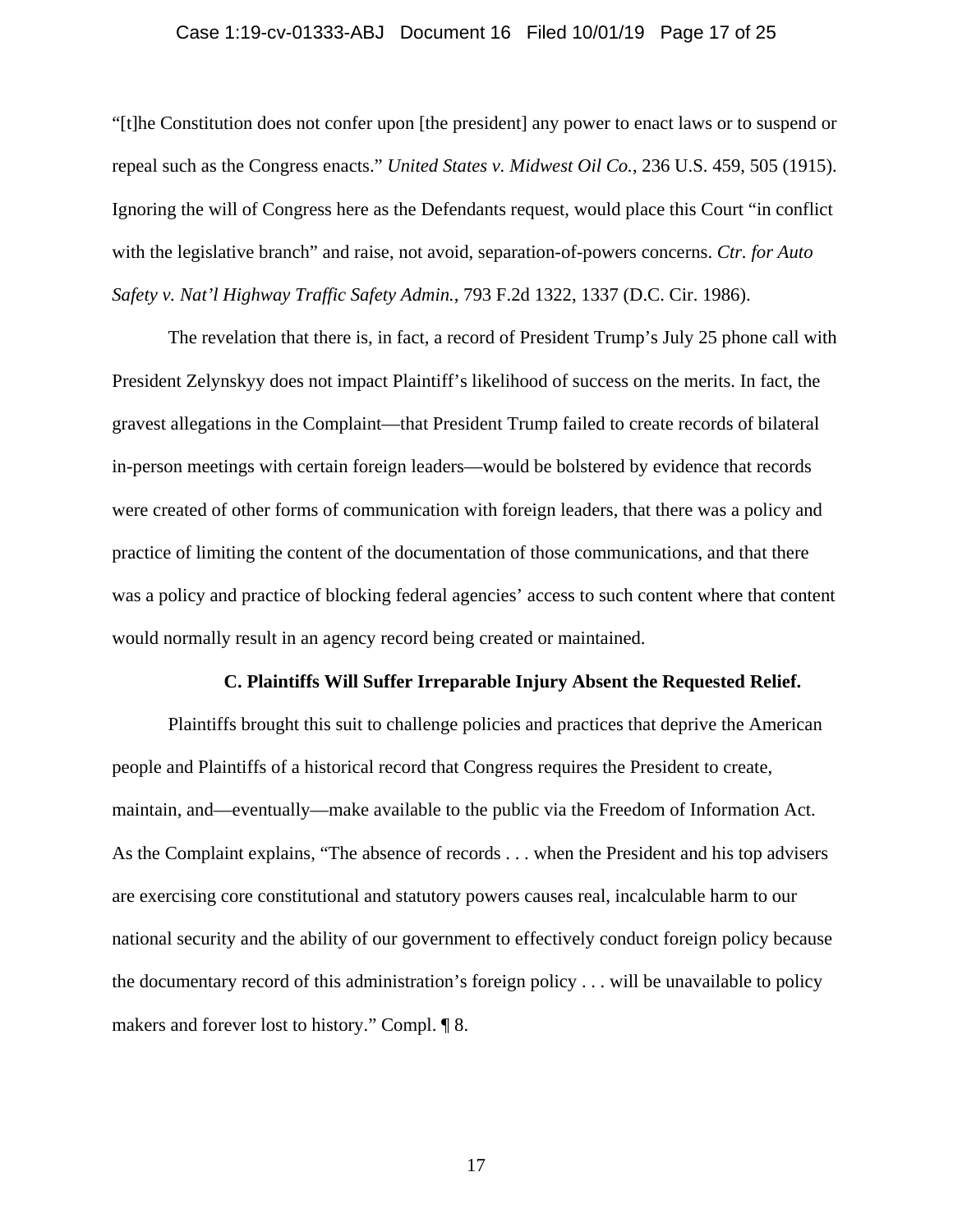#### Case 1:19-cv-01333-ABJ Document 16 Filed 10/01/19 Page 18 of 25

The credible whistleblower allegations that senior White House officials sought to "lock down" records of the July 25 telephone conversation between President Trump and President Zelenskyy and that this was "not the first time" that politically sensitive information was suppressed by White House officials are evidence of the Defendants' disregard for their recordkeeping responsibilities and the threat of irreparable injury that Plaintiffs and the public face absent this Court's intervention. As discussed below, evidence that is critical to substantiating the claims brought by Plaintiffs in this litigation is in danger of being lost; so too are the records of this administration's foreign policy that the Complaint alleges must be created, classified, and preserved for future generations. That interest is only heightened now that bilateral conversations between the President and the leader of a foreign country will undoubtedly be a matter of enormous historical concern and value.

Courts have recognized that in circumstances similar to those present here, injunctive relief requiring a government defendant to preserve documents is appropriate "where the parties dispute the adequacy of the government's record keeping procedures." *Armstrong v. Bush*, 807 F. Supp. 816, 823 (D.D.C. 1992); *see also Am. Friends Serv. Comm. v. Webster*, 485 F. Supp. 222 (D.D.C. 1980). For instance, in *Citizens for Responsibility and Ethics in Washington v. Executive Office of the President* ("*CREW v. EOP*"), which challenged the deletion of millions of email on White House servers, the district court entered a temporary restraining order requiring the Executive Office of the President to maintain back-up tapes pending resolution of the litigation. Order, *CREW v. EOP*, No. 07-cv-1707 (D.D.C. Nov. 12, 2007) (adopting Report and Recommendation, *CREW v. EOP*, No. 07-cv-1707 (D.D.C. Oct. 19, 2007)). In *CREW v. EOP*, the court issued injunctive relief despite the government's objection that "CREW should instead accept a declaration from an authorized official expressing the defendants' intention to preserve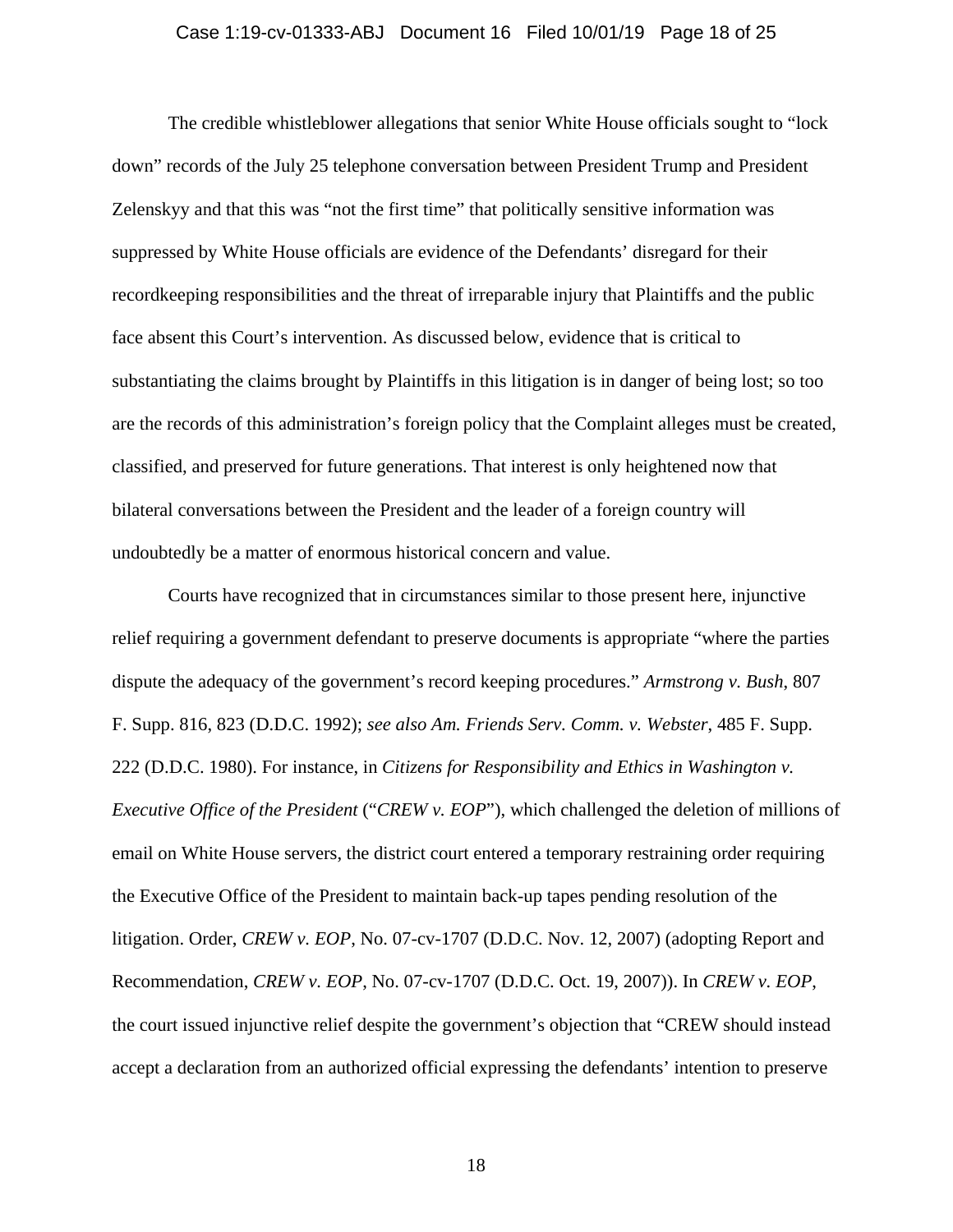#### Case 1:19-cv-01333-ABJ Document 16 Filed 10/01/19 Page 19 of 25

all the backup media it has in its possession." Report and Recommendation, *CREW*, No. 07-cv-1707, at 2. Similarly, in *American Friends Service Committee*, the Court issued a preliminary injunction requiring the Archivist and the FBI to cease destruction of records until a retention plan and records control schedules were in place. *Am. Friends Serv. Comm.,* 485 F. Supp. at 236.

Especially in light of the unfolding evidence that White House lawyers have aided and abetted the President by attempting to cover up evidence of his unlawful conduct, Plaintiffs should not have to rely solely on ill-defined assurances that records Defendants in their sole discretion deem relevant will be preserved, the position set forth in two letters from their counsel. *See* Exs. G and I. In *Armstrong v. Bush*, the Court issued a temporary restraining order precluding the President, Executive Office of the President, the Archivist, and the National Security Council from erasing material stored on an electronic communications system in part because the defendants were unwilling to guarantee that a wholesale purge of electronic records would not occur. *Armstrong*, 807 F. Supp. at 820. "Under these circumstances and mindful that the most compelling reason to grant injunctive relief is to prevent the judicial process from being rendered futile by a party's act or refusal to act," the court found "that the Plaintiffs [had] made a showing of immediate and irreparable harm." *Id.* at 821. *See also* Wright and Miller, Federal Practice and Procedure § 2947 (3d ed.) ("[T]he most compelling reason in favor of entering a Rule 65(a) order is the need to prevent the judicial process from being rendered futile by defendant's action or refusal to act.").

The irreparable harm Plaintiffs face in this matter is nearly identical: Plaintiffs can be afforded full and effective relief only if records that must be created, classified, and maintained are in fact maintained. Records documenting bilateral conversations or meetings between the President and other foreign leaders or the absence of records documenting the same are highly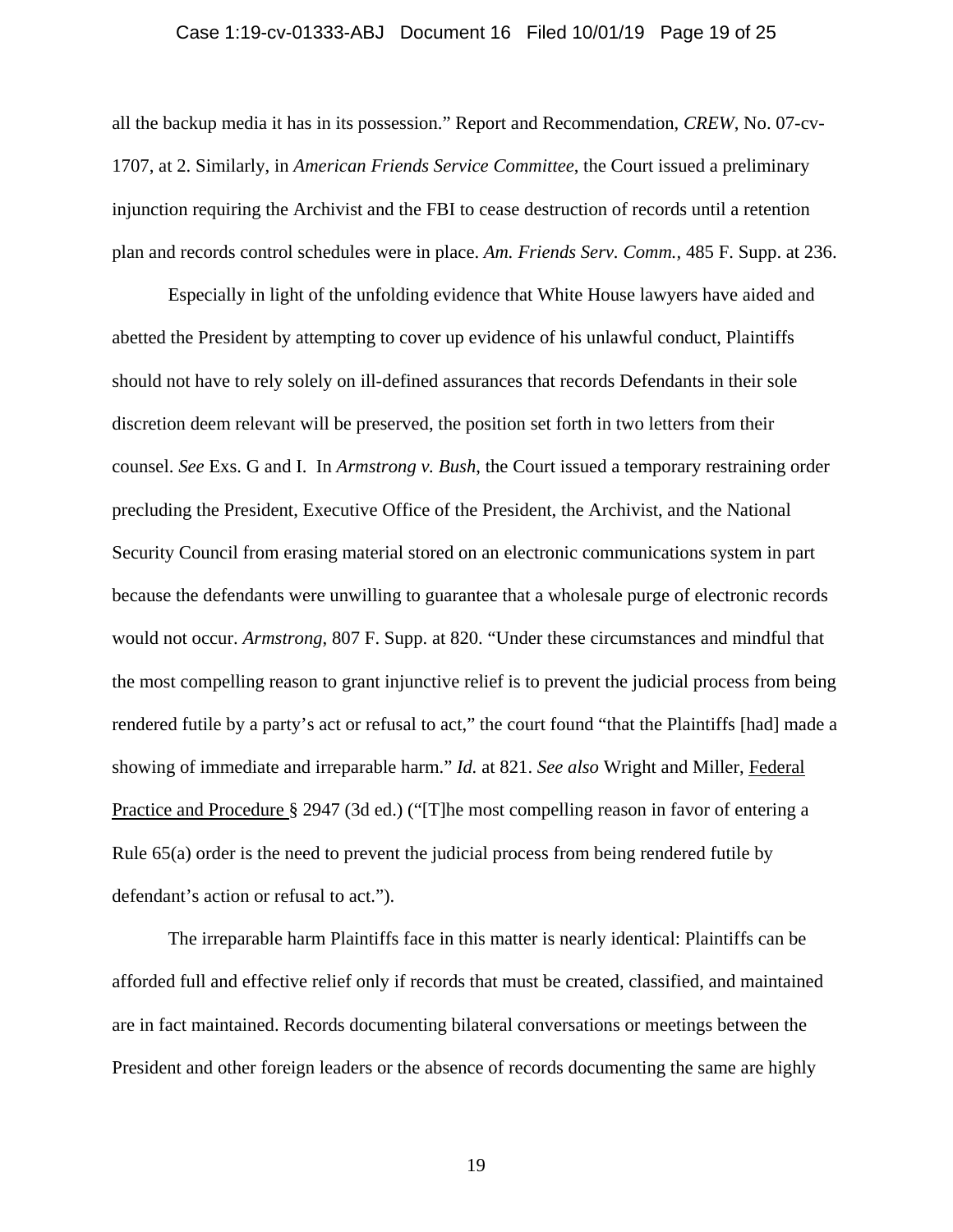#### Case 1:19-cv-01333-ABJ Document 16 Filed 10/01/19 Page 20 of 25

probative evidence of Plaintiffs' claims, and likely to constitute discoverable evidence, *see* Fed. R. Civ P. 26 (b)(1), proving Plaintiffs' allegations that Defendants are engaging in a pattern and practice of failing to create, classify, and/or maintain presidential records as the law requires.

The allegations set forth in the whistleblower complaint as well as other evidence of recordkeeping irregularities in this administration also establish that irreparable harm is likely. First, the whistleblower complaint and the memorandum of President Trump's telephone conversation with Zelenskyy are powerful evidence that the President engaged in extraordinarily serious misconduct that appears to include the solicitation of a foreign power's interference in the 2020 presidential election and the withholding of military aid to ensure that country followed through. Whistleblower Compl.; Memorandum of Telephone Conversation. Second, in the face of similarly grave reports that he asked former White House Counsel McGahn to fire Special Counsel Mueller, President Trump responded by asking McGahn to falsely deny the report and to create a false record denying the report. Mueller Report at 115-17. Third, there are specific allegations -- allegations that have been deemed credible by the IGIC -- that records of bilateral conversations involving the President have already been mishandled. The whistleblower complaint alleges that "White House officials told [the whistleblower] that they were 'directed' by White House lawyers to remove the electronic transcript from the computer system in which such transcripts are typically stored." Whistleblower Compl. at 3. In addition, the whistleblower complaint alleges that "[a]ccording to White House officials [the whistleblower] spoke with, this was 'not the first time' under this Administration that a Presidential transcript was placed into this codeword-level system solely for the purpose of protecting politically sensitive—rather than national security sensitive—information." *Id.*, Appendix, at 1. The whistleblower's assertion that a codeword-level system was used to conceal records of calls between President Trump and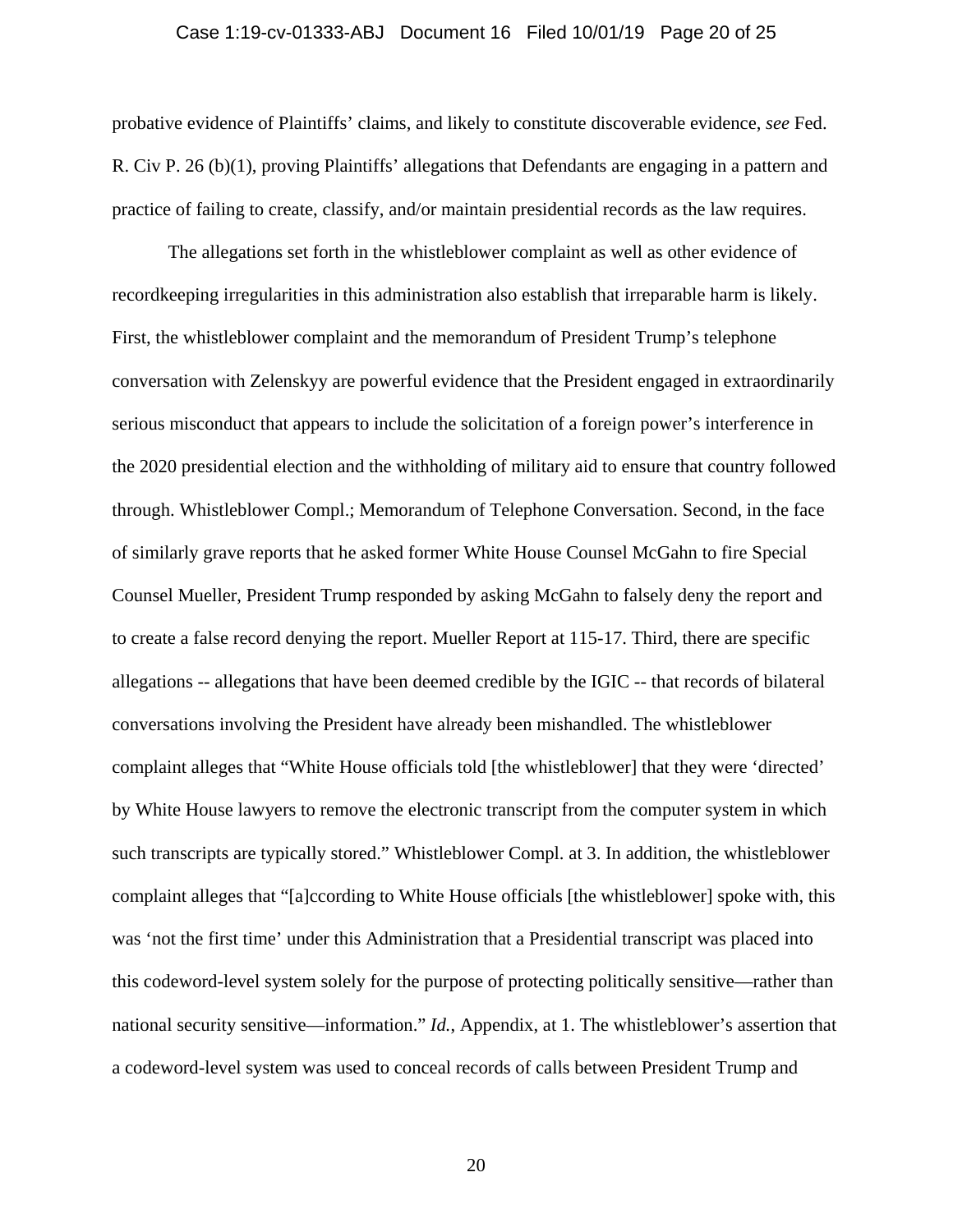#### Case 1:19-cv-01333-ABJ Document 16 Filed 10/01/19 Page 21 of 25

foreign leaders has been confirmed by at least three separate public reports. Dawsey and Leonnig, *Washington Post* (Sept. 26, 2019); Brown, Sciutto and Liptak, *CNN* (Sept. 28, 2019); Barnes, Crowley, Rosenberg and Mazzetti, *New York Times* (Sept. 27, 2019). Furthermore, public reporting indicates that at least once in 2018, "Defense Department officials were asked to *send back* transcripts of calls to the White House *after Trump aides grew worried they could be disclosed*." Dawsey and Leonnig, *Washington Post* (Sept. 26, 2019) (emphasis added). Fourth, other components of the Executive Branch, including the Director of National Intelligence, the Attorney General, and the Office of Legal Counsel already have taken concrete steps to try to conceal the existence and substance of the whistleblower complaint, *see* Exs. C, D, and E, which calls into question whether there are any effective checks on White House misconduct within the executive branch. In the face of this mounting evidence, the assertion of Defendants' counsel that Plaintiffs have not offered even a suggestion "that spoliation of relevant evidence is likely to occur," Ex. I, defies credibility.

In sum, the President: has engaged in extraordinary misconduct; has a history of hostility to accurate recordkeeping; has previously instructed his attorneys to lie and create false records; faces credible allegations of recordkeeping irregularities; and is now served by senior aides, attorneys, and executive branch components who are willing to take unlawful action on his behalf. In such circumstances, irreparable harm to the evidence that Plaintiffs and—eventually, the American people—are entitled to is at least likely.

The fact that the White House has already released a memorandum of telephone conversation of Trump's July 25 call with Zelenskyy does not undercut the potential harm to Plaintiffs for three reasons. First, additional records created of President Trump's communications with the Ukrainian president might help define the contours of President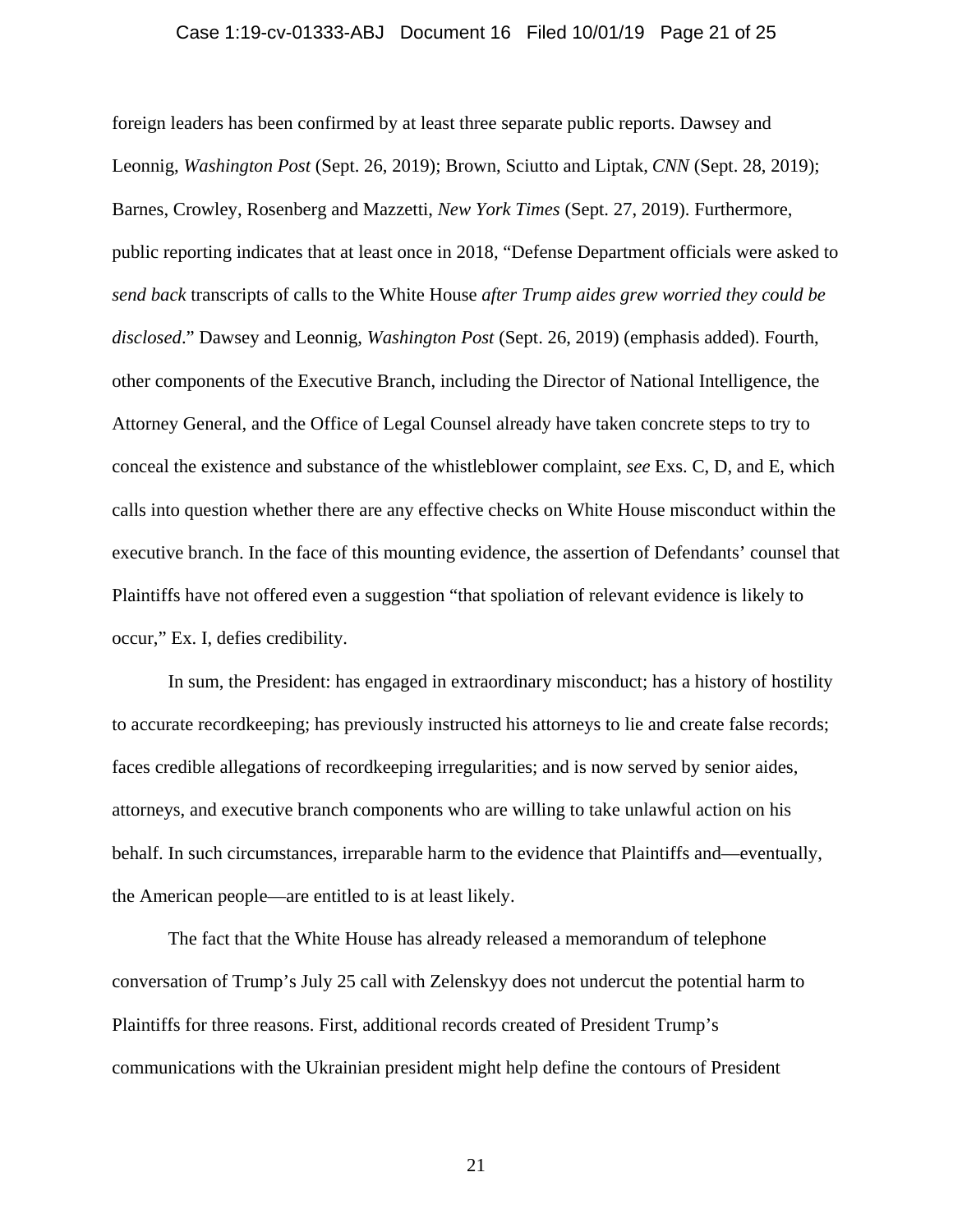#### Case 1:19-cv-01333-ABJ Document 16 Filed 10/01/19 Page 22 of 25

Trump's policy and practice of not creating records of bilateral meetings with other foreign leaders. And even if adequate records of the President's communications with Zelenskyy were created as the PRA requires, they are evidence that Plaintiffs could use to demonstrate that equivalent records were not created of President Trump's bilateral conversations and meetings with other foreign leaders, including Russian President Putin and North Korean leader Kim Jung-Un. *See* Compl. ¶¶ 6, 39, 62-67, 75-76, 79-84.

Second, Plaintiffs also allege that the President has violated the PRA, the FRA, and his responsibilities under the Take Care Clause by preventing agencies from creating and maintaining records, by asserting unilateral and exclusive control over records of meetings with foreign leaders, by disposing of records without the prior written permission of the Archivist, and by interfering with the duty of federal agencies to make and preserve records. *See* Compl. ¶¶ 85- 106. Public reporting suggests that White House officials have improperly asserted control over agency records maintained by the Department of Defense. Dawsey and Leonnig, *Washington Post, Sept. 26, 2019. To the extent that White House attorneys sought to claw back records that* were obtained by an agency and came into its possession in the legitimate conduct of its official duties, those actions would violate recordkeeping laws. *See U.S. Dep't of Justice v. Tax Analysts*, 492 U.S. 136, 145 (1989).

Finally, there are credible allegations that the President's recordkeeping failures and irregularities may be more widespread than Plaintiffs have already alleged or that is otherwise publicly known. The whistleblower complaint contains a credible allegation that presidential records were misclassified on other occasions. Whistleblower Compl., Appendix at 1. The existence of one record from one meeting provides no assurance that the records Plaintiffs might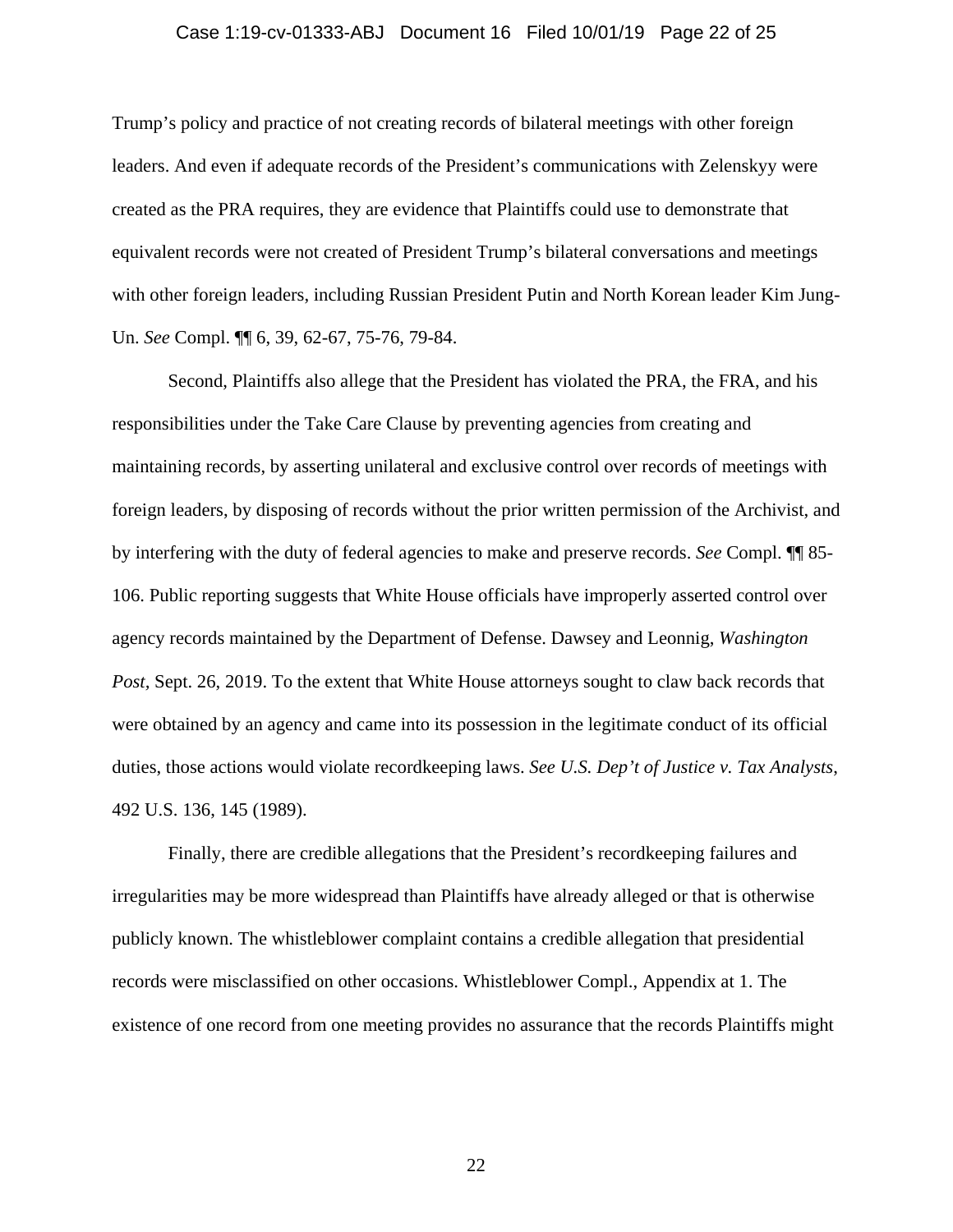#### Case 1:19-cv-01333-ABJ Document 16 Filed 10/01/19 Page 23 of 25

be entitled to discover in this litigation and that the American people ultimately are entitled to under the PRA and the Freedom of Information Act are being preserved.

#### **D. Defendants Will Not Be Harmed by the Requested Relief.**

 The immediate relief that plaintiffs seek will require nothing more of the Defendants than what the law already mandates: the preservation of agency records under agency custody pursuant to the FRA, 44 U.S.C. §§ 3101, *et seq.*, and the preservation of presidential records under the president's custody pursuant to the PRA, 44 U.S.C. §§ 2201, *et seq*. Thus, requiring Defendants to comply with the law cannot properly be characterized as a burden. Indeed, courts have recognized in circumstances substantially similar to those present here that preliminary relief requiring document preservation is appropriate "where the parties dispute the adequacy of the government's record keeping procedures." *Armstrong*, 807 F. Supp. at 823; *see also Am. Friends Serv. Comm.*, 485 F. Supp. at 236. Defendants "cannot suffer harm from an injunction that merely ends an unlawful practice." *Open Cmtys. All. v. Carson*, 286 F. Supp. 3d 148, 179 (D.D.C. 2017) (quoting *Rodriguez v. Robbins*, 715 F.3d 1127, 1145 (9th Cir. 2013)); *accord R.I.L.-R v. Johnson*, 80 F. Supp. 3d 164, 191 (D.D.C. 2015).

 Moreover, Plaintiffs simply seek to enforce preservation obligations to which Defendants already are subject. A party to litigation has an obligation "to preserve potentially relevant evidence . . . once that party anticipates litigation." *Zhi Chen v. District of Columbia*, 839 F. Supp. 2d 7, 12 (D.D.C. 2011) (citation omitted); *see also Zubulake v. UBS Warburg, LLC*, 220 F.R.D. 212 (S.D.N.Y. 2003). Consistent with that obligation, Plaintiffs sought assurances that Defendants were complying with their preservation obligations—assurances made all the more necessary by the nature of the challenged conduct here (failure to follow the PRA's mandatory record requirements) and the recent conduct of the President and White House officials. Nor can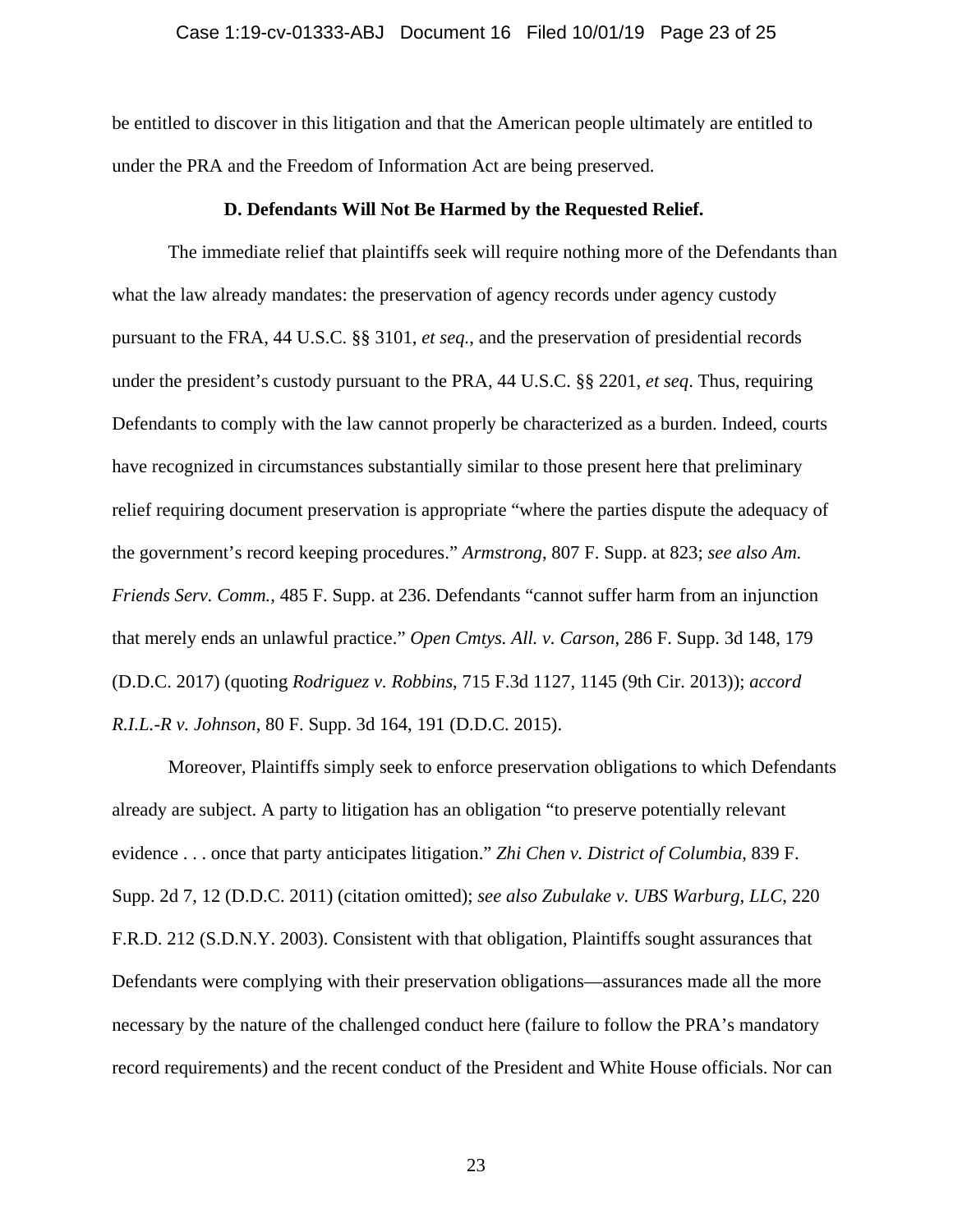#### Case 1:19-cv-01333-ABJ Document 16 Filed 10/01/19 Page 24 of 25

Defendants credibly dispute the relevance of the evidence Plaintiffs seek to have preserved, as it lies at the heart of Plaintiffs' Complaint and fits into the larger pattern of conduct Plaintiffs are challenging. Requiring Defendants to comply with their preservation obligations during the pendency of this litigation simply reinforces an obligation they already bear.

#### **E. The Balance of Equities and Public Interest Favor the Requested Relief.**

The balance of equities and the public interest—which "merge" when "the [g]overnment is the opposing party," *Nken v. Holder*, 556 U.S. 418, 435 (2009)—weigh heavily in favor of a temporary restraining order.

 Beyond the harm to Plaintiffs, the public interest also strongly favors a temporary restraining order. Congress enacted the PRA to "promote the creation of the fullest possible documentary record" of a president and ensure its preservation for "scholars, journalists, researchers and citizens of our own and future generations." 124 Cong. Rec. H34894 (daily ed. Oct. 10, 1978) (Statement of Rep. Brademas). Toward that end, the PRA vests the public with ownership rights in the records of a presidency and provides a process of public access to those papers once a president leaves office. *See* 44 U.S.C. § 2202. Recognizing the "immense historical value" of a president's papers, 124 Cong. Rec. S36843 (daily ed. Oct. 13, 1978) (Statement of Rep. Percy), Congress wanted to provide the people with a key to our past, in the hope it will shed light on the course we should chart for the future. It is self-evident that Defendants' non-compliance with the PRA's directives frustrates its purpose and intent and risks irreparable harm to Plaintiffs' efforts to enforce the FRA, PRA, and Take Care Clause. The public interest in upholding and protecting the rights the PRA confers is best served here by issuing the requested temporary restraining order.